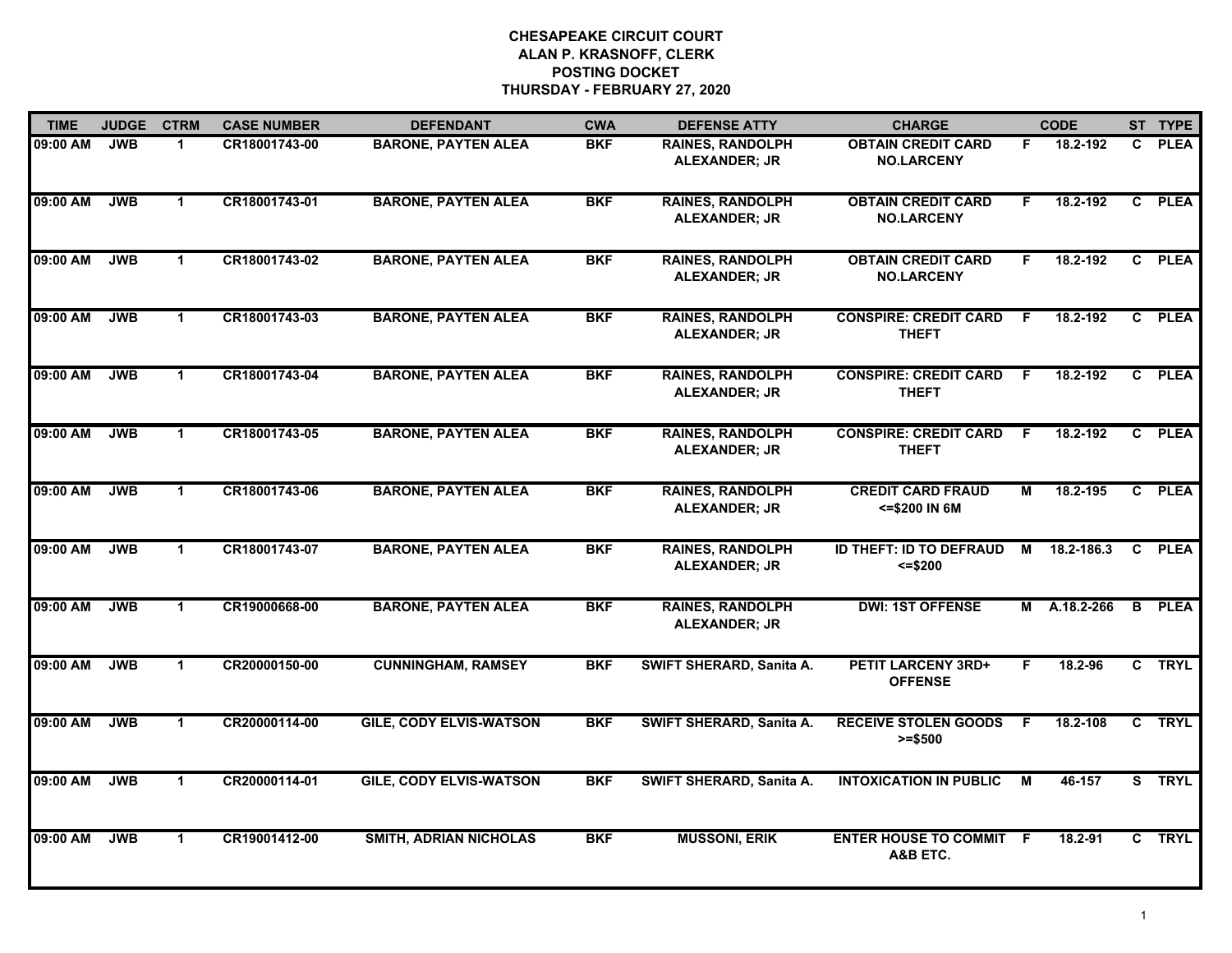| <b>TIME</b> | <b>JUDGE</b> | <b>CTRM</b>             | <b>CASE NUMBER</b> | <b>DEFENDANT</b>                           | <b>CWA</b> | <b>DEFENSE ATTY</b>         | <b>CHARGE</b>                                                 |              | <b>CODE</b>  |              | ST TYPE     |
|-------------|--------------|-------------------------|--------------------|--------------------------------------------|------------|-----------------------------|---------------------------------------------------------------|--------------|--------------|--------------|-------------|
| 09:00 AM    | <b>JWB</b>   | $\blacktriangleleft$    | CR19001412-01      | <b>SMITH, ADRIAN NICHOLAS</b>              | <b>BKF</b> | <b>MUSSONI, ERIK</b>        | <b>GRAND LARCENY</b>                                          | F.           | 18.2-95      |              | C TRYL      |
| 09:00 AM    | <b>JWB</b>   | $\mathbf 1$             | CR19001412-02      | <b>SMITH, ADRIAN NICHOLAS</b>              | <b>BKF</b> | <b>MUSSONI, ERIK</b>        | ELUDE/DISREGARD POLICE- F 46.2-817(B) C TRYL<br><b>FELONY</b> |              |              |              |             |
| 09:00 AM    | <b>JWB</b>   | $\blacktriangleleft$    | CR19001412-03      | <b>SMITH, ADRIAN NICHOLAS</b>              | <b>BKF</b> | <b>MUSSONI, ERIK</b>        | FAIL STOP SCENE OF ACC - M<br>> \$500                         |              | C.46.2-896   | C            | <b>TRYL</b> |
| 09:00 AM    | SJT          | 4                       | CR10001500-04      | <b>BARNARD, JULIUS MAURICE</b>             | <b>ASA</b> | <b>FERRARA, JENNIFER</b>    | <b>VIOL PROBATION ON FEL F</b><br><b>OFF</b>                  |              | 19.2-306     | C.           | <b>REV</b>  |
| 09:00 AM    | ST           | $\overline{\mathbf{4}}$ | CR19001852-00      | <b>CREEKMORE, SHAWN MAURICE; JR</b>        | <b>ASA</b> | <b>CROOK, HEATHER BUYRN</b> | <b>ELUDING POLICE -</b><br><b>ENDANGER</b>                    | F.           | 46.2-817     |              | C SENR      |
| 09:00 AM    | ST           | $\overline{\mathbf{4}}$ |                    | CR19001852-02 CREEKMORE, SHAWN MAURICE; JR | <b>ASA</b> | <b>CROOK, HEATHER BUYRN</b> | DWI, 1ST                                                      |              | M A.18.2-266 | $\mathbf{c}$ | <b>SENR</b> |
| 09:00 AM    | SJT          | $\overline{\mathbf{4}}$ | CR20000092-00      | <b>DAWSON, JOHN PERLIE; JR</b>             | <b>ASA</b> | <b>CROOK, HEATHER BUYRN</b> | <b>GRAND LARCENY: AUTO</b><br><b>THEFT</b>                    | -F           | 18.2-95      |              | C PLEA      |
| 09:00 AM    | ST           | $\overline{\mathbf{4}}$ | CR18001346-00      | <b>DUNN, KENNETH THOMAS</b>                | <b>JAF</b> | <b>FLORA, KATHLYN B</b>     | <b>POSSESS HEROIN</b>                                         | F.           | 18.2-250     |              | C TRYL      |
| 09:00 AM    | SJT          | 4                       | CR18001346-01      | <b>DUNN, KENNETH THOMAS</b>                | <b>JAF</b> | <b>FLORA, KATHLYN B</b>     | <b>UNAUTH POSSESSION:</b><br><b>DRUG PARA</b>                 | M            | 54.1-3466    |              | C TRYL      |
| 09:00 AM    | SJT          | 4                       | CR18001346-02      | <b>DUNN, KENNETH THOMAS</b>                | <b>JAF</b> | <b>FLORA, KATHLYN B</b>     | <b>OBTAIN MONEY/FALSE</b><br>PRET 3RD+                        | F.           | 18.2-178     |              | C TRYL      |
| 09:00 AM    | ST           | 4                       | CR18001346-03      | <b>DUNN, KENNETH THOMAS</b>                | <b>JAF</b> | <b>FLORA, KATHLYN</b>       | <b>FAIL TO APPEAR (TRYL)</b>                                  | M            | 18.2-456     | C            | <b>CAP</b>  |
| 09:00 AM    | ST           | $\overline{4}$          | CR20000420-00      | <b>HOUSAND, BRANDON SCOTT</b>              | <b>WHC</b> | Buyrn, Richard L.           | <b>BOND APPEAL</b>                                            | $\mathbf{o}$ | 19.2-124     |              | C BOND      |
| 09:00 AM    | ST           | $\overline{\mathbf{4}}$ | CR20000406-00      | <b>JONES, FREDDY ALLEN; JR</b>             | <b>MLK</b> |                             | <b>BOND APPEAL</b>                                            | $\mathbf{o}$ | 19.2-124     |              | C BOND      |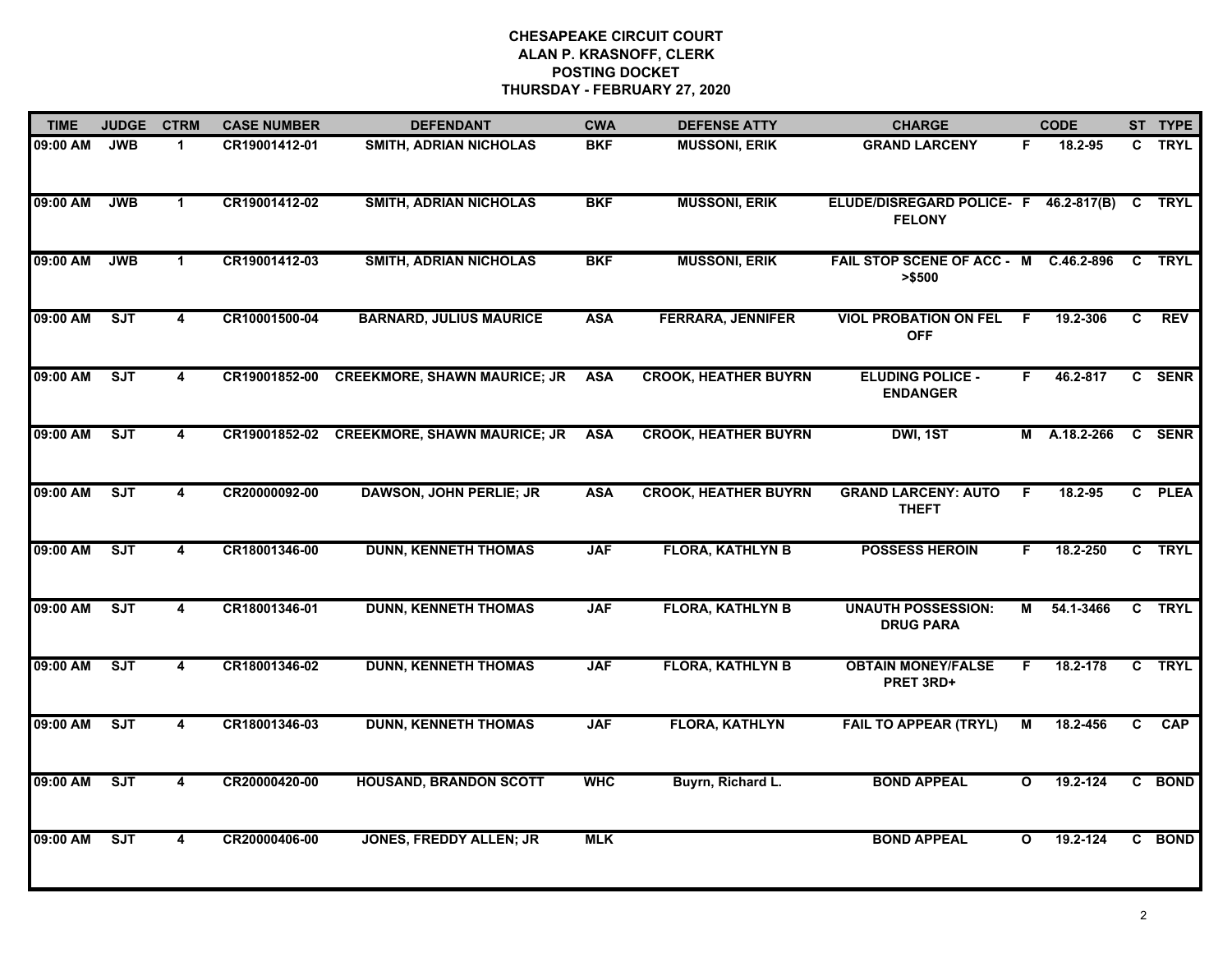| <b>TIME</b> | <b>JUDGE</b> | <b>CTRM</b>             | <b>CASE NUMBER</b> | <b>DEFENDANT</b>                        | <b>CWA</b> | <b>DEFENSE ATTY</b>      | <b>CHARGE</b>                                 |     | <b>CODE</b>  |                | ST TYPE       |
|-------------|--------------|-------------------------|--------------------|-----------------------------------------|------------|--------------------------|-----------------------------------------------|-----|--------------|----------------|---------------|
| 09:00 AM    | <b>SJT</b>   | 4                       | CR19001787-00      | <b>LUTZ, ANDREA RENEE</b>               | <b>JAF</b> | <b>MUSSONI, ERIK</b>     | <b>POSSESS HEROIN</b>                         | F.  | 18.2-250     |                | C SENR        |
| 09:00 AM    | ST           | $\overline{4}$          | CR19001787-02      | <b>LUTZ, ANDREA RENEE</b>               | <b>JAF</b> | <b>MUSSONI, ERIK</b>     | <b>UNAUTH POSSESSION:</b><br><b>DRUG PARA</b> | М   | 54.1-3466    |                | C SENR        |
| 09:00 AM    | ST           | $\overline{\mathbf{4}}$ | CR13002220-04      | <b>MILLER, SHAKEYA SHANAE</b>           | <b>ASA</b> | <b>FERRARA, JENNIFER</b> | <b>VIOL PROBATION ON FEL</b><br><b>OFF</b>    | F.  | 19.2-306     | $\overline{c}$ | <b>REV</b>    |
| 09:00 AM    | SJT          | 4                       | CR19002157-00      | <b>MONTGOMERY, WELTON SCOTT;</b><br>JR  | <b>DAW</b> | <b>MUSSONI, ERIK</b>     | POSS GUN ON PERSON W/ F<br><b>SCH I/II</b>    |     | 18.2-308.4   |                | C TRYL        |
| 09:00 AM    | ST           | 4                       | CR19002157-01      | <b>MONTGOMERY, WELTON SCOTT;</b><br>JR. | <b>DAW</b> | <b>MUSSONI, ERIK</b>     | <b>POSSESS PERCOSET</b>                       | F.  | 18.2-250     |                | C TRYL        |
| 09:00 AM    | ST           | 4                       | CR16001436-05      | <b>WALLS, JESSICA LYN</b>               | <b>JAF</b> | Givando, Stephen P.      | <b>VIOL PROBATION ON FEL</b><br><b>OFF</b>    | - F | 19.2-306     | B              | REV           |
| 09:00 AM    | <b>SJT</b>   | 4                       | CR17001836-01      | <b>WALLS, JESSICA LYN</b>               | <b>JAF</b> | Givando, Stephen P.      | <b>VIOL PROBATION ON FEL</b><br><b>OFF</b>    | - F | 19.2-306     | B              | <b>REV</b>    |
| 09:00 AM    | ST           | $\overline{4}$          | CR19001612-00      | <b>WALLS, JESSICA LYN</b>               | <b>JAF</b> | <b>MUSSONI, ERIK</b>     | <b>POSSESS</b><br><b>HYDROMORPHONE</b>        | F.  | 18.2-250     |                | <b>B</b> SENR |
| 09:00 AM    | SJT          | 4                       | CR15001053-03      | <b>WARREN, MELVIN CORNELIUS</b>         | <b>WHC</b> | Buyrn, William E.        | <b>PROB VIOL POSSESS</b><br><b>COCAINE</b>    | F.  | 19.2-306     | C              | <b>REV</b>    |
| 09:00 AM    | ST           | 4                       | CR19001334-01      | <b>WHITE, AUKEEM</b>                    | <b>ASA</b> | <b>FERRARA, JENNIFER</b> | <b>VIOL PROBATION ON FEL</b><br><b>OFF</b>    | F.  | 19.2-306     | C.             | <b>REV</b>    |
| 09:00 AM    | ST           | $\overline{\mathbf{4}}$ | CR18000562-00      | <b>WILLIAMS, NICHOLAS W</b>             | <b>JAF</b> | Babineau, Jon M.; Sr.    | <b>HIT &amp; RUN</b>                          |     | F D.46.2-894 | C              | <b>BOND</b>   |
| 09:00 AM    | ST           | $\overline{\mathbf{4}}$ | CR18000562-01      | <b>WILLIAMS, NICHOLAS W</b>             | <b>JAF</b> | Babineau, Jon M.; Sr.    | <b>FAIL TO APPEAR;</b><br><b>CONTEMPT</b>     | М   | 18.2-456     |                | C BOND        |
| 09:00 AM    | SJT          | 4                       | CR20000003-00      | <b>WILLIAMS, NICHOLAS W</b>             | <b>JAF</b> | Babineau, Jon M.; Sr.    | FAIL TO APPEAR, FELONY F<br><b>OFFENSE</b>    |     | 19.2-128     |                | C BOND        |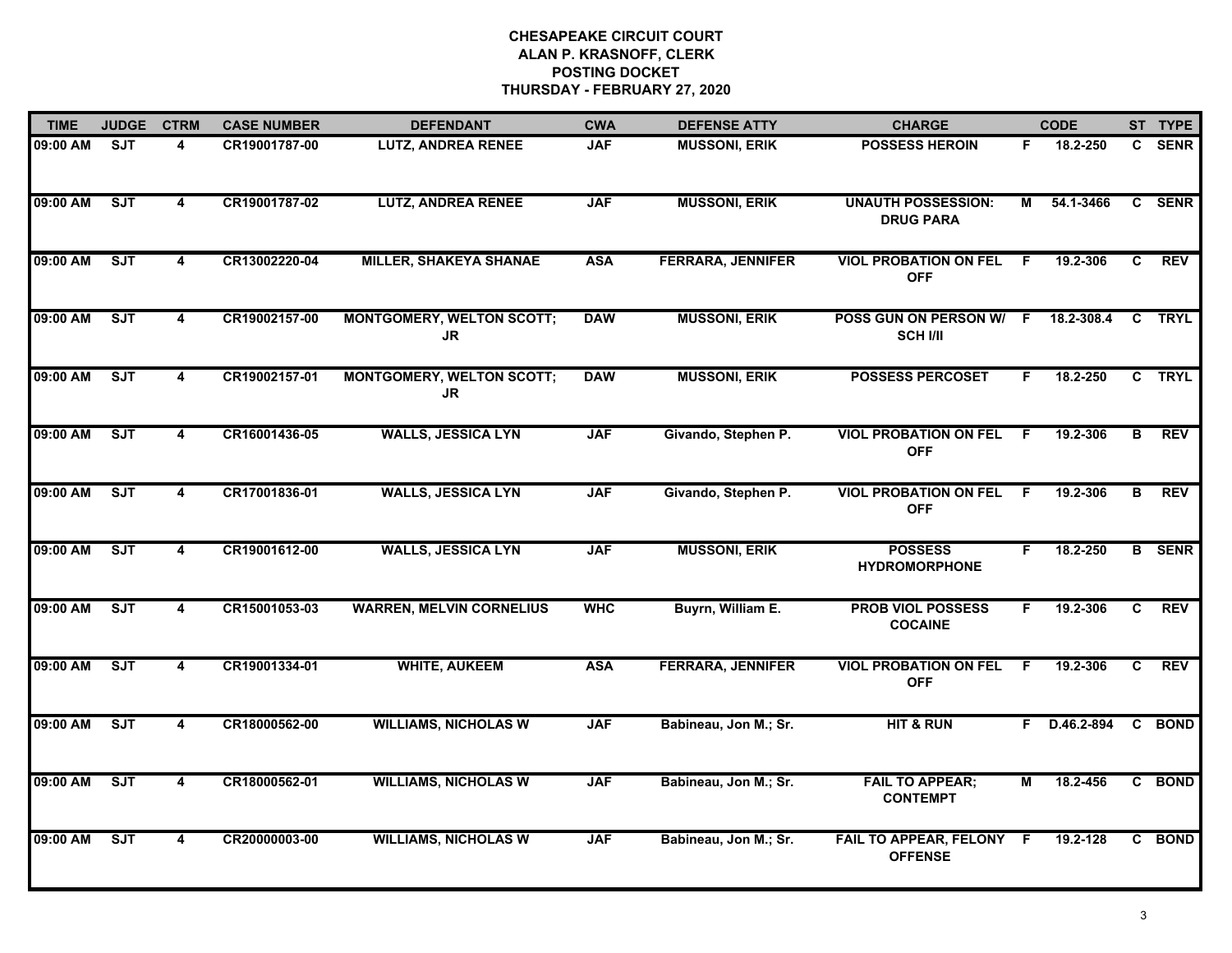| <b>TIME</b> | <b>JUDGE</b> | <b>CTRM</b>    | <b>CASE NUMBER</b> | <b>DEFENDANT</b>               | <b>CWA</b> | <b>DEFENSE ATTY</b>                          | <b>CHARGE</b>                                      |              | <b>CODE</b>     |   | ST TYPE       |
|-------------|--------------|----------------|--------------------|--------------------------------|------------|----------------------------------------------|----------------------------------------------------|--------------|-----------------|---|---------------|
| 09:00 AM    | <b>RAB</b>   | $\overline{7}$ | CR19002067-01      | <b>CAPPS, MEGAN NICOLE</b>     | <b>AHM</b> | <b>JAMES, ANDREW K</b>                       | <b>VIOL PROBATION ON FEL</b><br><b>OFF</b>         | F.           | 19.2-306        |   | C BOND        |
| 09:00 AM    | <b>RAB</b>   | $\overline{7}$ | CR20000414-00      | <b>DANIEL, SUMMER NICOLE</b>   |            | <b>MUSSONI, ERIK</b>                         | <b>BOND APPEAL</b>                                 | $\mathbf{o}$ | 19.2-124        |   | C BOND        |
| 09:00 AM    | <b>RAB</b>   | $\overline{7}$ | CR16002186-02      | <b>FLOOD, TERRELL KELLEY</b>   | <b>DLB</b> | Babineau, Jon M.; Sr.                        | <b>VIOL PROBATION ON FEL</b><br><b>OFF</b>         | F.           | 19.2-306        | C | <b>REV</b>    |
| 09:00 AM    | <b>RAB</b>   | $\overline{7}$ | CR16002186-03      | <b>FLOOD, TERRELL KELLEY</b>   | <b>DLB</b> | Babineau, Jon M.; Sr.                        | <b>VIOL PROBATION ON FEL</b><br><b>OFF</b>         | F            | 19.2-306        | C | <b>REV</b>    |
| 09:00 AM    | <b>RAB</b>   | $\overline{7}$ | CR17002236-03      | <b>HUGHES, DONTE DESHAWN</b>   | <b>BEC</b> | <b>ARRINGTON, DEBRACA</b><br><b>CHAVONNE</b> | <b>VIOL PROBATION ON FEL</b><br><b>OFF</b>         | F.           | 19.2-306        | C | <b>REV</b>    |
| 09:00 AM    | <b>RAB</b>   | $\overline{7}$ | CR18001520-00      | <b>NICHOLS, BRENTON LAMONT</b> | <b>DRT</b> | <b>SACKS, ANDREW</b>                         | LARCENY: 3RD+<br><b>CONVICTION</b>                 | F.           | 18.2-104        |   | <b>B</b> BOND |
| 09:00 AM    | <b>RAB</b>   | $\overline{7}$ | CR18001520-01      | <b>NICHOLS, BRENTON LAMONT</b> | <b>DRT</b> | <b>SACKS, ANDREW</b>                         | <b>OBTAIN MONEY FALSE</b><br><b>PRET &lt;\$200</b> | F.           | 18.2-178        |   | <b>B</b> BOND |
| 09:00 AM    | <b>RAB</b>   | $\overline{7}$ | CR18001520-02      | <b>NICHOLS, BRENTON LAMONT</b> | <b>DRT</b> | Sacks, Andrew M.                             | <b>FTA-TRYL 9/24/18</b>                            | М            | 18.2-456        |   | <b>B</b> BOND |
| 09:00 AM    | <b>RAB</b>   | $\overline{7}$ | CR18001520-02      | <b>NICHOLS, BRENTON LAMONT</b> | <b>DRT</b> | Sacks, Andrew M.                             | <b>FTA-TRYL 9/24/18</b>                            | м            | 18.2-456        |   | <b>B</b> BOND |
| 09:00 AM    | <b>RAB</b>   | $\overline{7}$ | CR18001520-03      | <b>NICHOLS, BRENTON LAMONT</b> | <b>DRT</b> | <b>SACKS, ANDREW</b>                         | <b>FAIL TO APPEAR; TRIAL</b><br>12/7/18            | М            | 18.2-456        |   | <b>B</b> BOND |
| 09:00 AM    | <b>RAB</b>   | $\overline{7}$ | CR18001520-03      | <b>NICHOLS, BRENTON LAMONT</b> | <b>DRT</b> | <b>SACKS, ANDREW</b>                         | <b>FAIL TO APPEAR; TRIAL</b><br>12/7/18            | м            | 18.2-456        |   | <b>B</b> BOND |
| 09:00 AM    | <b>RAB</b>   | $\overline{7}$ | CR18001520-04      | <b>NICHOLS, BRENTON LAMONT</b> | <b>DRT</b> | Jones, David L.                              | <b>FTA-TRIAL; 10/4/19</b>                          |              | M 18.2-456(6)   |   | C BOND        |
| 09:00 AM    | <b>RAB</b>   | $\overline{7}$ | CR18001520-04      | <b>NICHOLS, BRENTON LAMONT</b> | <b>DRT</b> | Jones, David L.                              | <b>FTA-TRIAL; 10/4/19</b>                          |              | $M$ 18.2-456(6) |   | C BOND        |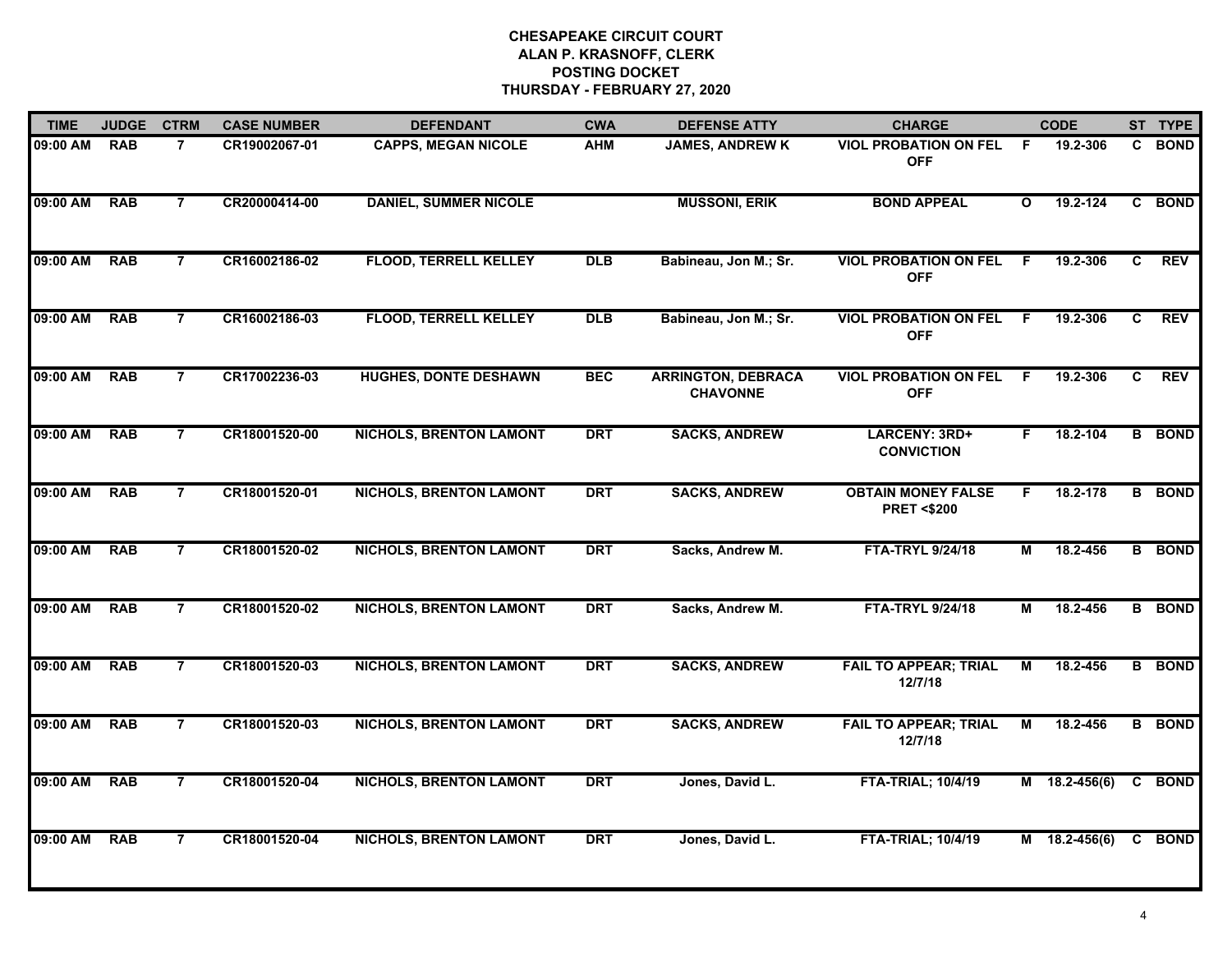| <b>TIME</b> | <b>JUDGE</b> | <b>CTRM</b>    | <b>CASE NUMBER</b> | <b>DEFENDANT</b>               | <b>CWA</b> | <b>DEFENSE ATTY</b>                          | <b>CHARGE</b>                                 |    | <b>CODE</b>           |                | ST TYPE       |
|-------------|--------------|----------------|--------------------|--------------------------------|------------|----------------------------------------------|-----------------------------------------------|----|-----------------------|----------------|---------------|
| 09:00 AM    | <b>RAB</b>   | $\overline{7}$ | CR19001716-00      | <b>NOBLE, JASON STANLEY</b>    | <b>BEC</b> | <b>WENTWORTH, RACHEL E</b>                   | <b>UNLAWFUL WOUNDING</b>                      | F. | 18.2-51               |                | C SENR        |
| 09:00 AM    | <b>RAB</b>   | $\overline{7}$ | CR19001716-01      | <b>NOBLE, JASON STANLEY</b>    | <b>BEC</b> | <b>WENTWORTH, RACHEL E</b>                   | PETIT LARC <\$500 NOT FRM M<br><b>PERSN</b>   |    | 18.2-96               |                | C SENR        |
| 09:00 AM    | <b>RAB</b>   | $\overline{7}$ | CR19001993-00      | <b>RINGER, CRYSTAL SHANTEL</b> | DLB        | <b>THIBAULT, BROOK</b>                       | <b>DUI 3RD</b>                                |    | $F$ C.18.2-266        |                | <b>B</b> TRYL |
| 09:00 AM    | <b>RAB</b>   | $\overline{7}$ | CR19001993-01      | <b>RINGER, CRYSTAL SHANTEL</b> | <b>DLB</b> | <b>THIBAULT, BROOK</b>                       | <b>REFUSAL 2ND</b>                            |    | M A.18.2-268.3 B TRYL |                |               |
| 09:00 AM    | <b>RAB</b>   | $\overline{7}$ | CR19001150-00      | <b>SMALL, MICHAEL BYRON</b>    | <b>AHM</b> | <b>MORRIS, DIALLOK</b>                       | <b>HABIT OFF DRIVE W/O LIC</b><br>$2+OFF$     | F  | B.46.2-357            | C.             | <b>SENR</b>   |
| 09:00 AM    | <b>RAB</b>   | $\overline{7}$ | CR19001150-01      | <b>SMALL, MICHAEL BYRON</b>    | <b>AHM</b> | <b>MORRIS, DIALLO K</b>                      | <b>FTA: PLEA</b>                              |    | M 18.2-456(6)         |                | C SENT        |
| 09:00 AM    | <b>RAB</b>   | $\overline{7}$ | CR12001478-26      | <b>TAITANO, COLE MICHAEL</b>   | <b>AHM</b> | <b>ARRINGTON, DEBRACA</b><br><b>CHAVONNE</b> | <b>VIOL PROBATION ON FEL F</b><br><b>OFF</b>  |    | 19.2-306              | C.             | <b>REV</b>    |
| 09:00 AM    | <b>RAB</b>   | $\overline{7}$ | CR12001478-27      | <b>TAITANO, COLE MICHAEL</b>   | <b>AHM</b> | <b>ARRINGTON, DEBRACA</b><br><b>CHAVONNE</b> | <b>VIOL PROBATION ON FEL</b><br><b>OFF</b>    | F. | 19.2-306              | $\overline{c}$ | <b>REV</b>    |
| 09:00 AM    | <b>RAB</b>   | $\overline{7}$ | CR12001478-28      | <b>TAITANO, COLE MICHAEL</b>   | <b>AHM</b> | <b>ARRINGTON, DEBRACA</b><br><b>CHAVONNE</b> | <b>VIOL PROBATION ON FEL</b><br><b>OFF</b>    | F. | 19.2-306              | C.             | <b>REV</b>    |
| 09:00 AM    | <b>RAB</b>   | $\overline{7}$ | CR12001478-29      | <b>TAITANO, COLE MICHAEL</b>   | <b>AHM</b> | <b>ARRINGTON, DEBRACA</b><br><b>CHAVONNE</b> | <b>VIOL PROBATION ON FEL</b><br><b>OFF</b>    | -F | 19.2-306              | C.             | <b>REV</b>    |
| 09:00 AM    | <b>RAB</b>   | $\overline{7}$ | CR12001478-30      | <b>TAITANO, COLE MICHAEL</b>   | <b>AHM</b> | <b>ARRINGTON, DEBRACA</b><br><b>CHAVONNE</b> | <b>VIOL PROBATION ON FEL F</b><br><b>OFF</b>  |    | 19.2-306              | C              | <b>REV</b>    |
| 09:00 AM    | <b>RAB</b>   | $\overline{7}$ | CR12001478-31      | <b>TAITANO, COLE MICHAEL</b>   | <b>AHM</b> | <b>ARRINGTON, DEBRACA</b><br><b>CHAVONNE</b> | <b>VIOL PROBATION OF MISD M</b><br><b>OFF</b> |    | 19.2-306              | C              | <b>REV</b>    |
| 09:00 AM    | <b>RAB</b>   | $\overline{7}$ | CR12001478-32      | <b>TAITANO, COLE MICHAEL</b>   | <b>AHM</b> | <b>ARRINGTON, DEBRACA</b><br><b>CHAVONNE</b> | <b>VIOL PROBATION ON FEL</b><br><b>OFF</b>    | F. | 19.2-306              | C              | <b>REV</b>    |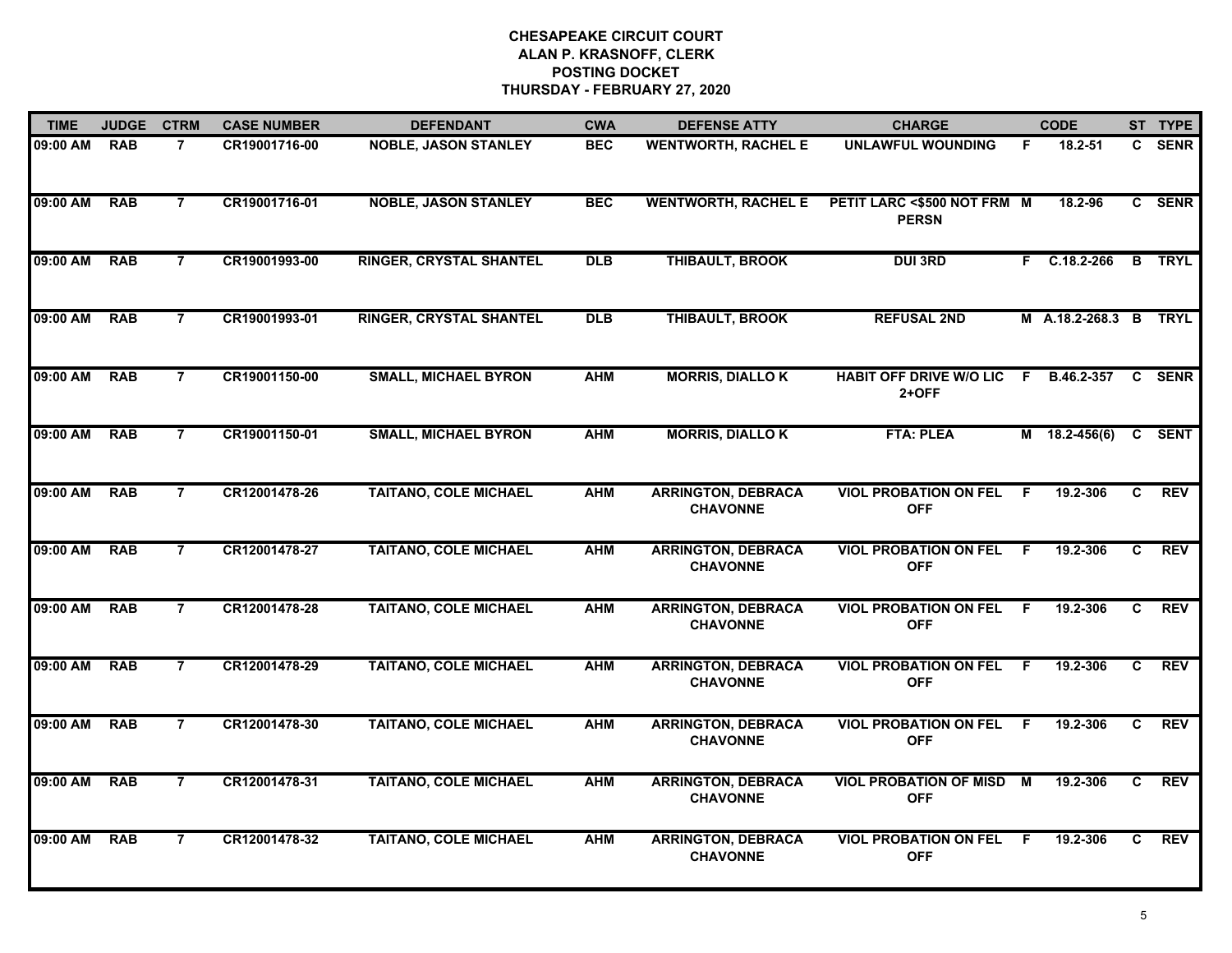| <b>TIME</b>   | <b>JUDGE</b> | <b>CTRM</b>    | <b>CASE NUMBER</b> | <b>DEFENDANT</b>                 | <b>CWA</b> | <b>DEFENSE ATTY</b>       | <b>CHARGE</b>                                 |    | <b>CODE</b> |                | ST TYPE         |
|---------------|--------------|----------------|--------------------|----------------------------------|------------|---------------------------|-----------------------------------------------|----|-------------|----------------|-----------------|
| 09:01 AM      | <b>MATA</b>  | 6              | CR16000671-01      | <b>BAILEY, LATRICIA ANN</b>      |            | SWIFT-SHERARD, Sanita A.  | <b>PROB VIOL (POSSESS</b><br><b>COCAINE)</b>  | F  | 19.2-306    | C              | <b>DC</b>       |
| 09:01 AM      | <b>MATA</b>  | 6              | CR18000933-00      | <b>BAILEY, LATRICIA ANN</b>      |            | <b>WENTWORTH, RACHEL</b>  | <b>PETIT LARCENY 3RD+</b><br><b>OFFENSE</b>   | F. | 18.2-96     | C.             | DC.             |
| 09:01 AM      | <b>MATA</b>  | 6              | CR18000933-01      | <b>BAILEY, LATRICIA ANN</b>      |            | <b>WENTWORTH, RACHEL</b>  | <b>POSSESS COCAINE</b>                        | F. | 18.2-250    | C              | $\overline{DC}$ |
| 09:01 AM MATA |              | 6              | CR18000933-02      | <b>BAILEY, LATRICIA ANN</b>      |            | <b>WENTWORTH, RACHEL</b>  | <b>GRAND LARCENY</b>                          | F. | 18.2-95     | C              | DC.             |
| 09:01 AM      | <b>MATA</b>  | 6              | CR16001822-06      | <b>BAKER, CRYSTAL ESTELLE</b>    |            | <b>ALOUPAS, CARMELOU</b>  | <b>PROB VIOL P LARCENY 3RD F</b>              |    | 19.2-306    | C.             | <b>DC</b>       |
| 09:01 AM MATA |              | 6              | CR16001822-07      | <b>BAKER, CRYSTAL ESTELLE</b>    |            | <b>ALOUPAS, CARMELOU</b>  | <b>PROB VIOL POSSESS</b><br><b>FENTANYL</b>   | F  | 19.2-306    | C              | DC              |
| 09:01 AM MATA |              | $\overline{6}$ | CR16001822-08      | <b>BAKER, CRYSTAL ESTELLE</b>    |            | <b>ALOUPAS, CARMELOU</b>  | <b>PROB VIOL POSS</b><br><b>PARAPHERNALIA</b> | М  | 19.2-306    | C              | DC              |
| 09:01 AM      | <b>MATA</b>  | $\overline{6}$ | CR18001152-02      | <b>BAKER, CRYSTAL ESTELLE</b>    |            | <b>ALOUPAS, CARMELOU</b>  | <b>PROB VIOL POSSESS</b><br><b>FENTANYL</b>   | F  | 19.2-306    | $\overline{c}$ | DC              |
| 09:01 AM      | <b>MATA</b>  | 6              | CR18001152-03      | <b>BAKER, CRYSTAL ESTELLE</b>    |            | <b>ALOUPAS, CARMELOU</b>  | <b>PROB VIOL POSSESS</b><br><b>COCAINE</b>    | F. | 19.2-306    | C              | <b>DC</b>       |
| 09:01 AM      | <b>MATA</b>  | 6              | CR18001368-00      | <b>CLARK, DAVID ASHBERRY; JR</b> |            | <b>BARLOW, JASON</b>      | <b>PETIT LARCENY: 3RD+</b><br><b>OFFENSE</b>  | F. | 18.2-96     | C              | <b>DC</b>       |
| 09:01 AM MATA |              | 6              | CR16000546-02      | <b>COMFORT, ADRIENNE RENEE</b>   |            | Spencer, Jo Anne          | VIO PROB (POSS COCAINE) F                     |    | 19.2-306    | C              | DC              |
| 09:01 AM MATA |              | 6              | CR17002122-00      | <b>CONOVER, CHASE ALLEN</b>      |            | <b>BARLOW, JASON A</b>    | <b>POSSESS</b><br><b>METHAMPHETAMINE</b>      | F. | 18.2-250    | B              | DC              |
| 09:01 AM      | <b>MATA</b>  | 6              | CR11001356-02      | <b>CUETO, GINGER MARIE</b>       |            | <b>BLACK, HUGH E; III</b> | <b>VIOL PROBATION ON FEL</b><br><b>OFF</b>    | F  | 19.2-306    | C              | $\overline{DC}$ |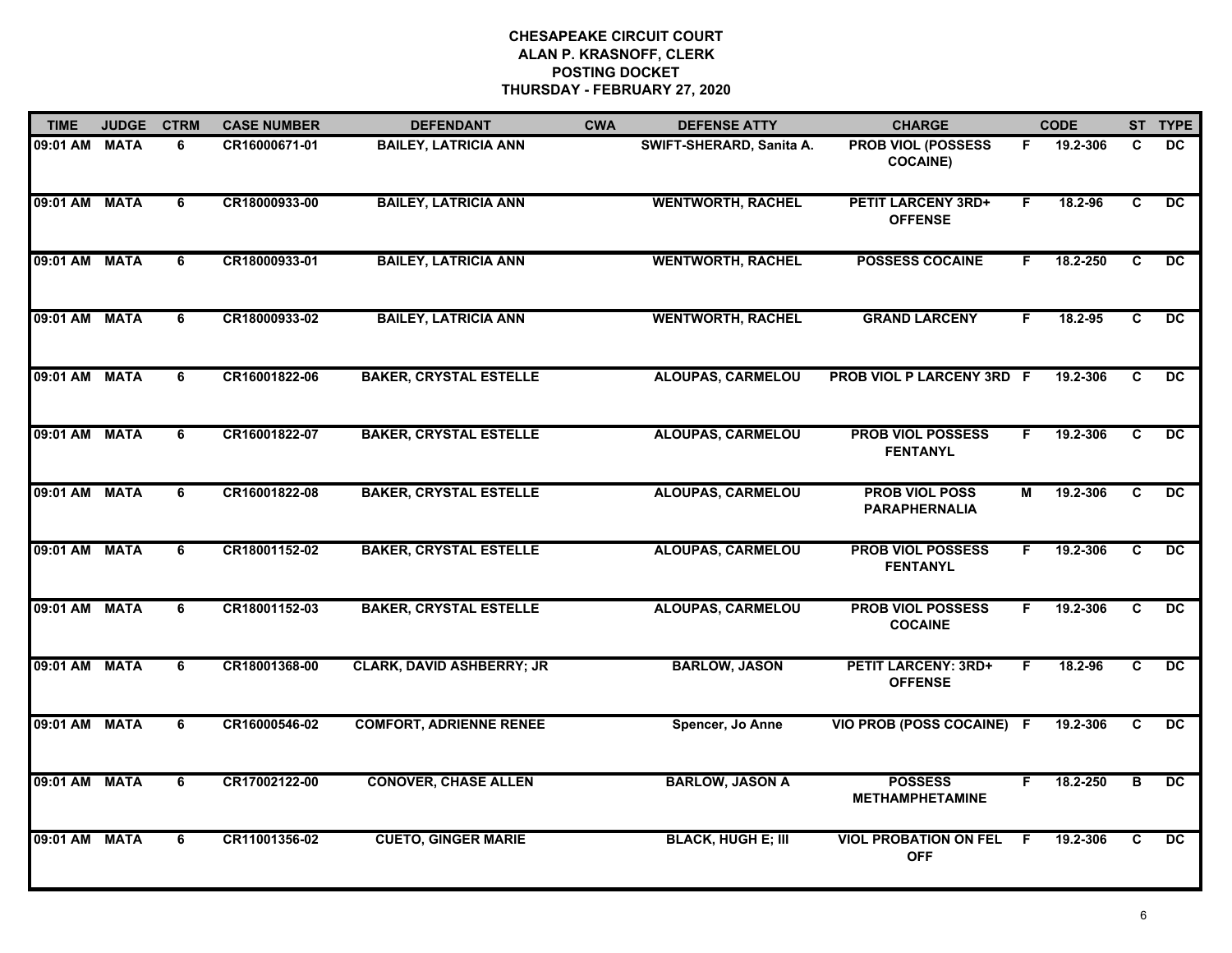| <b>TIME</b>   | <b>JUDGE</b> | <b>CTRM</b>    | <b>CASE NUMBER</b> | <b>DEFENDANT</b>                 | <b>CWA</b> | <b>DEFENSE ATTY</b>         | <b>CHARGE</b>                               |     | <b>CODE</b> |                | ST TYPE         |
|---------------|--------------|----------------|--------------------|----------------------------------|------------|-----------------------------|---------------------------------------------|-----|-------------|----------------|-----------------|
| 09:01 AM      | <b>MATA</b>  | 6              | CR11001759-02      | <b>CUETO, GINGER MARIE</b>       |            | <b>BLACK, HUGH E; III</b>   | <b>VIOL PROBATION ON FEL</b><br><b>OFF</b>  | - F | 19.2-306    | C              | DC.             |
| 09:01 AM      | <b>MATA</b>  | 6              | CR16000708-06      | <b>DOWNER, CAYTLIN ELIZABETH</b> |            | <b>SINGLETON, KENNETH L</b> | <b>VIOL PROBATION ON FEL</b><br><b>OFF</b>  | - F | 19.2-306    | C              | $\overline{DC}$ |
| 09:01 AM      | <b>MATA</b>  | 6              | CR05A01085-01      | <b>DUNNING, MORGAN JAY</b>       |            | <b>OXENHAM, CARA P</b>      | <b>VIOL PROBATION ON FEL</b><br><b>OFF</b>  | F.  | 19.2-306    | $\overline{c}$ | $\overline{DC}$ |
| 09:01 AM      | <b>MATA</b>  | 6              | CR08001765-01      | <b>DUNNING, MORGAN JAY</b>       |            | <b>OXENHAM, CARA P</b>      | <b>VIOL PROBATION ON FEL</b><br><b>OFF</b>  | F.  | 19.2-306    | C              | <b>DC</b>       |
| 09:01 AM MATA |              | 6              | CR11001680-01      | <b>DUNNING, MORGAN JAY</b>       |            | <b>OXENHAM, CARA P</b>      | <b>VIOL PROBATION ON FEL</b><br><b>OFF</b>  | -F  | 19.2-306    | C              | DC.             |
| 09:01 AM MATA |              | 6              | CR14001882-02      | <b>GAMBRELL, FLOYD DEE</b>       |            | Mason, G. Jeffrey           | VIOL PROB (POSS HEROIN) F                   |     | 19.2-306    | C              | $\overline{DC}$ |
| 09:01 AM MATA |              | $\overline{6}$ | CR14001882-03      | <b>GAMBRELL, FLOYD DEE</b>       |            | Mason, G. Jeffrey           | <b>VIOL PROB (HABITUAL OFF- F</b><br>PRIOR) |     | 19.2-306    | C              | $\overline{DC}$ |
| 09:01 AM      | <b>MATA</b>  | 6              | CR13002311-03      | <b>GRANT, JAMES ARNOLD; JR</b>   |            | <b>SWEENEY, B COLIN</b>     | <b>VIOL PROBATION ON FEL</b><br><b>OFF</b>  | -F  | 19.2-306    | C              | $\overline{DC}$ |
| 09:01 AM      | <b>MATA</b>  | 6              | CR14000600-01      | <b>GRANT, JAMES ARNOLD; JR</b>   |            | <b>MELTON, JAMES</b>        | <b>VIOL PROBATION ON FEL</b><br><b>OFF</b>  | F.  | 19.2-306    | C              | DC.             |
| 09:01 AM      | <b>MATA</b>  | 6              | CR17000057-03      | <b>HAMIL, RAVEN NICOLE</b>       |            | <b>BOUCHARD, JULIAN</b>     | <b>PROB VIOL POSSESS</b><br><b>HEROIN</b>   | F.  | 19.2-306    | C              | DC.             |
| 09:01 AM MATA |              | 6              | CR18001153-03      | <b>HAMIL, RAVEN NICOLE</b>       |            | <b>BOUCHARD, JULIAN</b>     | <b>PROB VIOL POSSESS</b><br><b>HEROIN</b>   | F.  | 19.2-306    | C              | $\overline{DC}$ |
| 09:01 AM MATA |              | 6              | CR18001153-04      | <b>HAMIL, RAVEN NICOLE</b>       |            | <b>BOUCHARD, JULIAN</b>     | <b>PROB VIOL POSSESS</b><br><b>COCAINE</b>  | F.  | 19.2-306    | C              | $\overline{DC}$ |
| 09:01 AM      | <b>MATA</b>  | 6              | CR17000042-07      | <b>HAMMEREN, CLAUDIA ANNE</b>    |            | <b>SWEENEY, B COLIN</b>     | <b>PROB VIOL (POSSESS</b><br><b>HEROIN)</b> | F   | 19.2-306    | C              | $\overline{DC}$ |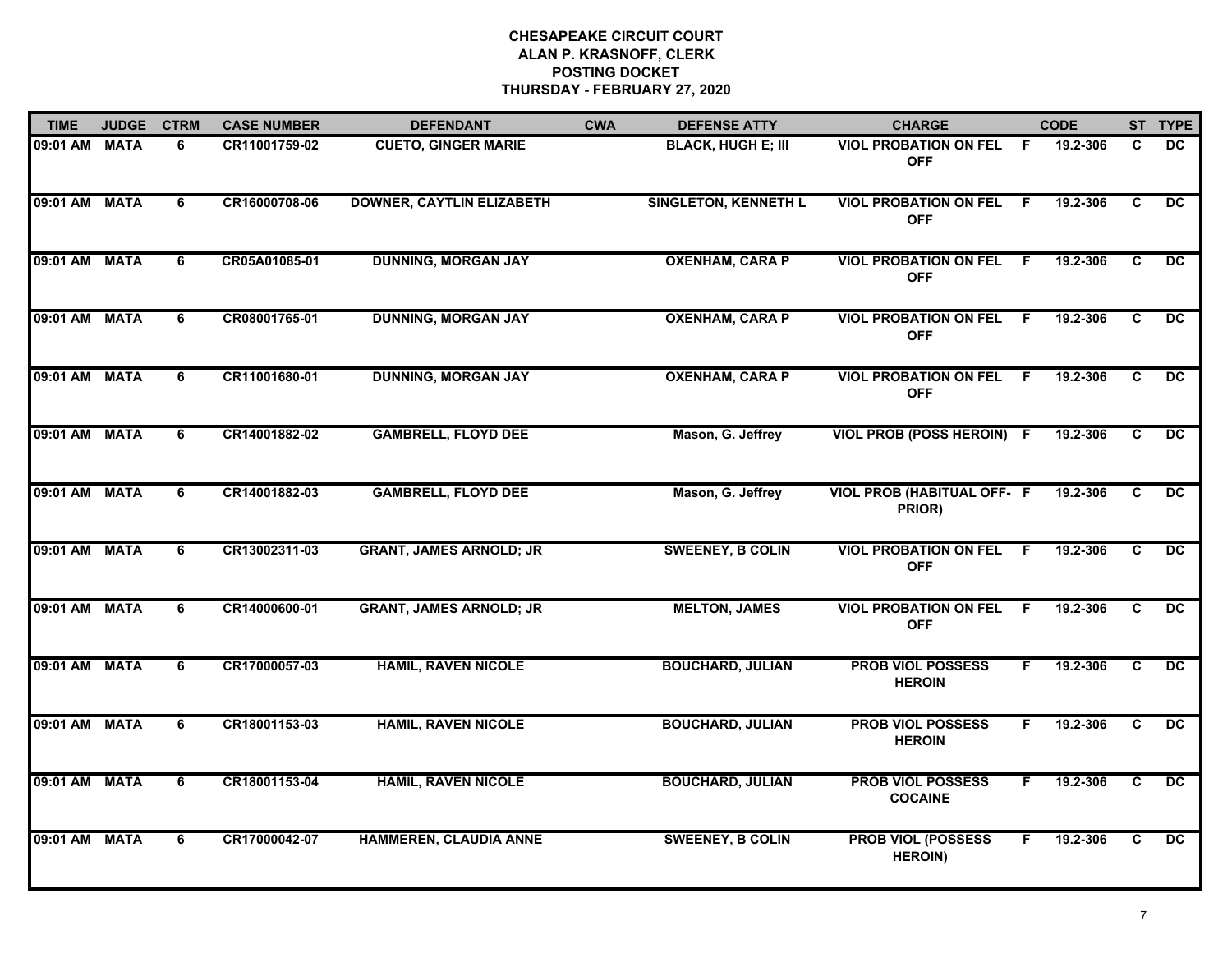| <b>TIME</b>   | <b>JUDGE</b> | <b>CTRM</b>    | <b>CASE NUMBER</b> | <b>DEFENDANT</b>               | <b>CWA</b> | <b>DEFENSE ATTY</b>           | <b>CHARGE</b>                                   |    | <b>CODE</b>     |                | ST TYPE         |
|---------------|--------------|----------------|--------------------|--------------------------------|------------|-------------------------------|-------------------------------------------------|----|-----------------|----------------|-----------------|
| 09:01 AM MATA |              | 6              | CR17000042-08      | HAMMEREN, CLAUDIA ANNE         |            | <b>SWEENEY, B COLIN</b>       | <b>PROB VIOL (POSSESS</b><br><b>HEROIN)</b>     | F. | 19.2-306        | C.             | <b>DC</b>       |
| 09:01 AM MATA |              | 6              | CR17000042-10      | <b>HAMMEREN, CLAUDIA ANNE</b>  |            | <b>SWEENEY, B COLIN</b>       | <b>GD BEH VIOL(POSS CONTR M</b><br>PARAPH)      |    | 19.2-306        | C              | $\overline{DC}$ |
| 09:01 AM MATA |              | 6              | CR17000042-12      | <b>HAMMEREN, CLAUDIA ANNE</b>  |            | <b>SWEENEY, B COLIN</b>       | <b>GD BEH VIOL(POSS CONTR M</b><br>PARAPH)      |    | 19.2-306        | C              | $\overline{DC}$ |
| 09:01 AM MATA |              | 6              | CR17000042-13      | <b>HAMMEREN, CLAUDIA ANNE</b>  |            | <b>SWEENEY, B COLIN</b>       | <b>GOOD BEHAV VIOL (DUI: 1ST M</b><br>OFF)      |    | 19.2-306        | C              | <b>DC</b>       |
| 09:01 AM MATA |              | 6              | CR17000042-14      | <b>HAMMEREN, CLAUDIA ANNE</b>  |            | <b>SWEENEY, B COLIN</b>       | <b>GD BEH VIOL(DRIV ON</b><br><b>REV'D LIC)</b> | М  | 19.2-306        | C              | <b>DC</b>       |
| 09:01 AM MATA |              | 6              | CR18000716-00      | <b>HAMMEREN, CLAUDIA ANNE</b>  |            | <b>HOGAN, DANIEL</b>          | <b>GRAND LARCENY</b>                            | F. | 18.2-95         | C              | $\overline{DC}$ |
| 09:01 AM MATA |              | $\overline{6}$ | CR18000716-01      | <b>HAMMEREN, CLAUDIA ANNE</b>  |            | <b>MUSSONI, ERIK</b>          | <b>STOLEN PROPERTY</b>                          |    | F 18.2-108.01 C |                | $\overline{DC}$ |
| 09:01 AM MATA |              | 6              | CR18000716-02      | <b>HAMMEREN, CLAUDIA ANNE</b>  |            | <b>MUSSONI, ERIK</b>          | <b>OBTAIN MONEY</b><br><b>FALSELY/INT FRAUD</b> | м  | 18.2-178        | C              | $\overline{DC}$ |
| 09:01 AM      | <b>MATA</b>  | 6              | CR17000971-02      | <b>JACKSON, BRITTANY ANN</b>   |            | <b>KORSLUND, ERIC</b>         | <b>VIOL PROBATION ON FEL</b><br><b>OFF</b>      | -F | 19.2-306        | C              | $\overline{DC}$ |
| 09:01 AM MATA |              | 6              | CR18000935-00      | <b>JAMES, HEATHER MARIE</b>    |            | <b>WOOTEN, MATTHEW C</b>      | <b>POSSESS HEROIN</b>                           | F  | 18.2-250        | C              | $\overline{DC}$ |
| 09:01 AM MATA |              | 6              | CR17000976-00      | <b>KARNES, LOREN ALBERTSON</b> |            | <b>HOLDER, WILLIAM JOSHUA</b> | <b>POSSESS FENTANYL</b>                         | F. | 18.2-250        | B              | $\overline{DC}$ |
| 09:01 AM MATA |              | 6              | CR17000976-01      | <b>KARNES, LOREN ALBERTSON</b> |            | <b>HOLDER, WILLIAM JOSHUA</b> | <b>POSSESS PARPHERNALIA</b>                     | М  | 54.1-3466       | $\overline{B}$ | DC              |
| 09:01 AM MATA |              | 6              | CR17000976-02      | <b>KARNES, LOREN ALBERTSON</b> |            | <b>HOLDER, WILLIAM JOSHUA</b> | <b>POSSESS MARIJUANA</b>                        | М  | 18.2-250.1      | в              | <b>DC</b>       |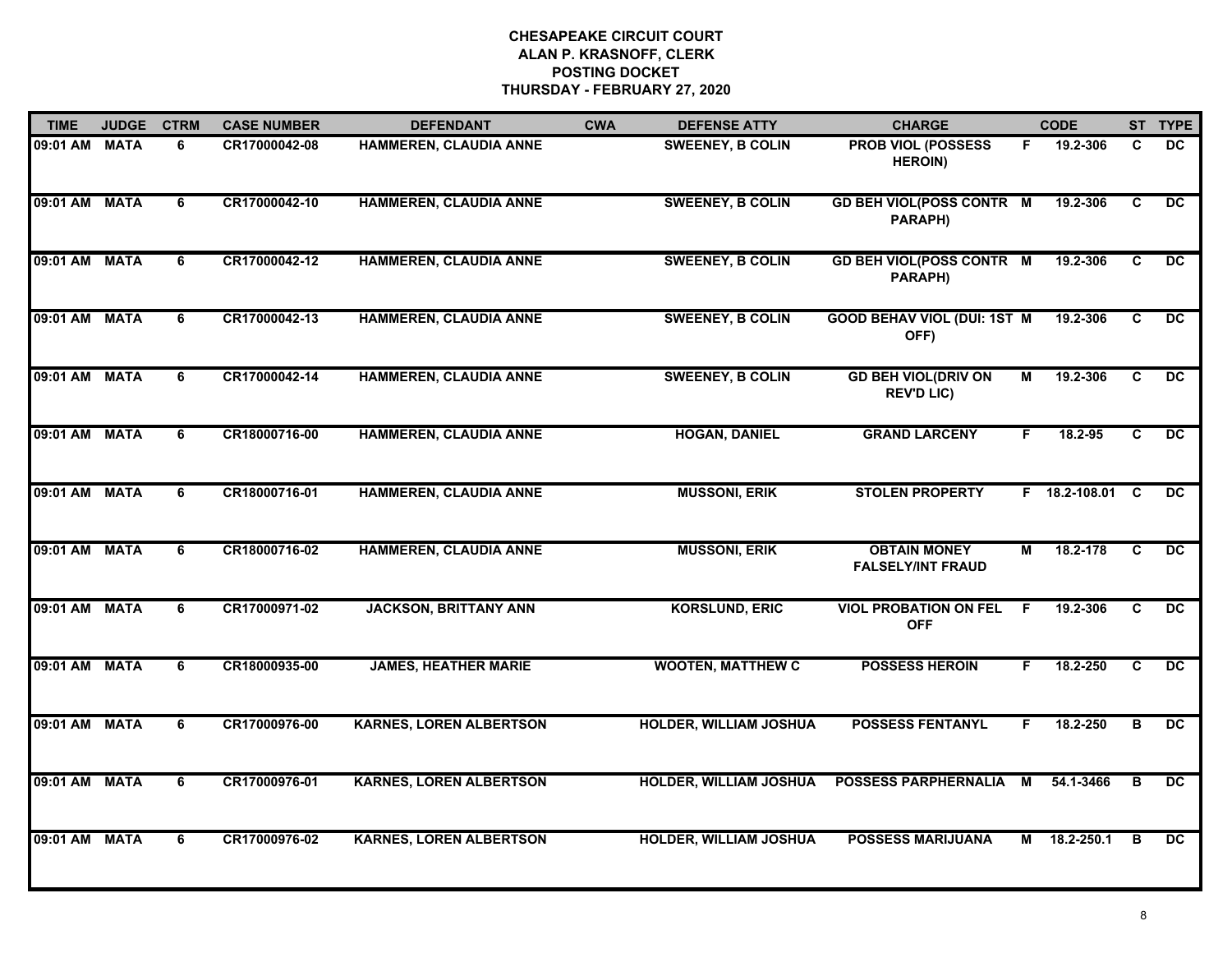| <b>TIME</b>   | <b>JUDGE</b> | <b>CTRM</b>    | <b>CASE NUMBER</b> | <b>DEFENDANT</b>                | <b>CWA</b> | <b>DEFENSE ATTY</b>       | <b>CHARGE</b>                                     |    | <b>CODE</b>     |                | ST TYPE         |
|---------------|--------------|----------------|--------------------|---------------------------------|------------|---------------------------|---------------------------------------------------|----|-----------------|----------------|-----------------|
| 09:01 AM      | <b>MATA</b>  | 6              | CR17001340-00      | <b>KARNES, LOREN ALBERTSON</b>  |            | <b>FLANDERS, JOSHUA B</b> | <b>CONSPIRE TO COMMIT</b><br><b>LARCENY</b>       | F. | 18.2-23         | C              | DC              |
| 09:01 AM MATA |              | $\overline{6}$ | CR17001340-01      | <b>KARNES, LOREN ALBERTSON</b>  |            | <b>FLANDERS, JOSHUA B</b> | <b>GRAND LARCENY</b>                              | F. | 18.2-95         | $\overline{c}$ | DC              |
| 09:01 AM      | <b>MATA</b>  | $\overline{6}$ | CR17001340-02      | <b>KARNES, LOREN ALBERTSON</b>  |            | <b>FLANDERS, JOSHUA B</b> | <b>LARCENY W/INTENT TO</b><br><b>SELL</b>         |    | F 18.2-108.01 C |                | $\overline{DC}$ |
| 09:01 AM      | <b>MATA</b>  | 6              | CR17001340-03      | <b>KARNES, LOREN ALBERTSON</b>  |            | <b>FLANDERS, JOSHUA B</b> | <b>OBTAIN MONEY BY FALSE F</b><br><b>PRETENSE</b> |    | 18.2-178        | C              | DC.             |
| 09:01 AM      | <b>MATA</b>  | 6              | CR17001340-05      | <b>KARNES, LOREN ALBERTSON</b>  |            | <b>FLANDERS, JOSHUA B</b> | <b>GRAND LARCENY</b>                              | F. | 18.2-95         | C              | DC.             |
| 09:01 AM MATA |              | $\overline{6}$ | CR10000091-03      | <b>KLEMSTINE, NATHAN ROBERT</b> |            | <b>SPENCER, JOANNE</b>    | <b>VIOL PROBATION ON FEL</b><br><b>OFF</b>        | -F | 19.2-306        | C              | DC              |
| 09:01 AM      | <b>MATA</b>  | $\overline{6}$ | CR15001732-00      | <b>KLEMSTINE, NATHAN ROBERT</b> |            | <b>SPENCER, JO ANNE</b>   | <b>ELUDE</b>                                      | F. | 46.2-817        | C              | DC              |
| 09:01 AM      | <b>MATA</b>  | $\overline{6}$ | CR06A01886-01      | LITTLE, JEDEDIAH WILLIAM        |            | <b>SHANNON, KRISTEN M</b> | <b>PROB VIOL(POSS</b><br><b>BURGLARS TOOLS)</b>   | F  | 19.2-306        | $\overline{c}$ | $\overline{DC}$ |
| 09:01 AM      | <b>MATA</b>  | 6              | CR06A01887-01      | LITTLE, JEDEDIAH WILLIAM        |            | <b>SHANNON, KRISTEN M</b> | <b>PROB VIOL</b><br>(CONCEALMENT)                 | F. | 19.2-306        | C              | <b>DC</b>       |
| 09:01 AM MATA |              | 6              | CR12001284-05      | LITTLE, JEDEDIAH WILLIAM        |            | <b>SHANNON, KRISTEN M</b> | <b>PROB VIOL (GRAND</b><br><b>LARCENY)</b>        | F. | 19.2-306        | C              | DC.             |
| 09:01 AM      | <b>MATA</b>  | 6              | CR12001284-06      | LITTLE, JEDEDIAH WILLIAM        |            | <b>SHANNON, KRISTEN M</b> | <b>PROB VIOL (TRESPASS)</b>                       | м  | 19.2-306        | C              | DC              |
| 09:01 AM      | <b>MATA</b>  | 6              | CR12001284-07      | LITTLE, JEDEDIAH WILLIAM        |            | <b>SHANNON, KRISTEN M</b> | <b>PROB VIOL (GRAND</b><br><b>LARCENY)</b>        | F  | 19.2-306        | C              | $\overline{DC}$ |
| 09:01 AM      | <b>MATA</b>  | 6              | CR11001989-08      | <b>MILLS, JAMES DAVID</b>       |            | SWIFT-SHERARD, Sanita A.  | <b>PROB VIOL (POSSESS</b><br><b>COCAINE)</b>      | F. | 19.2-306        | C              | $\overline{DC}$ |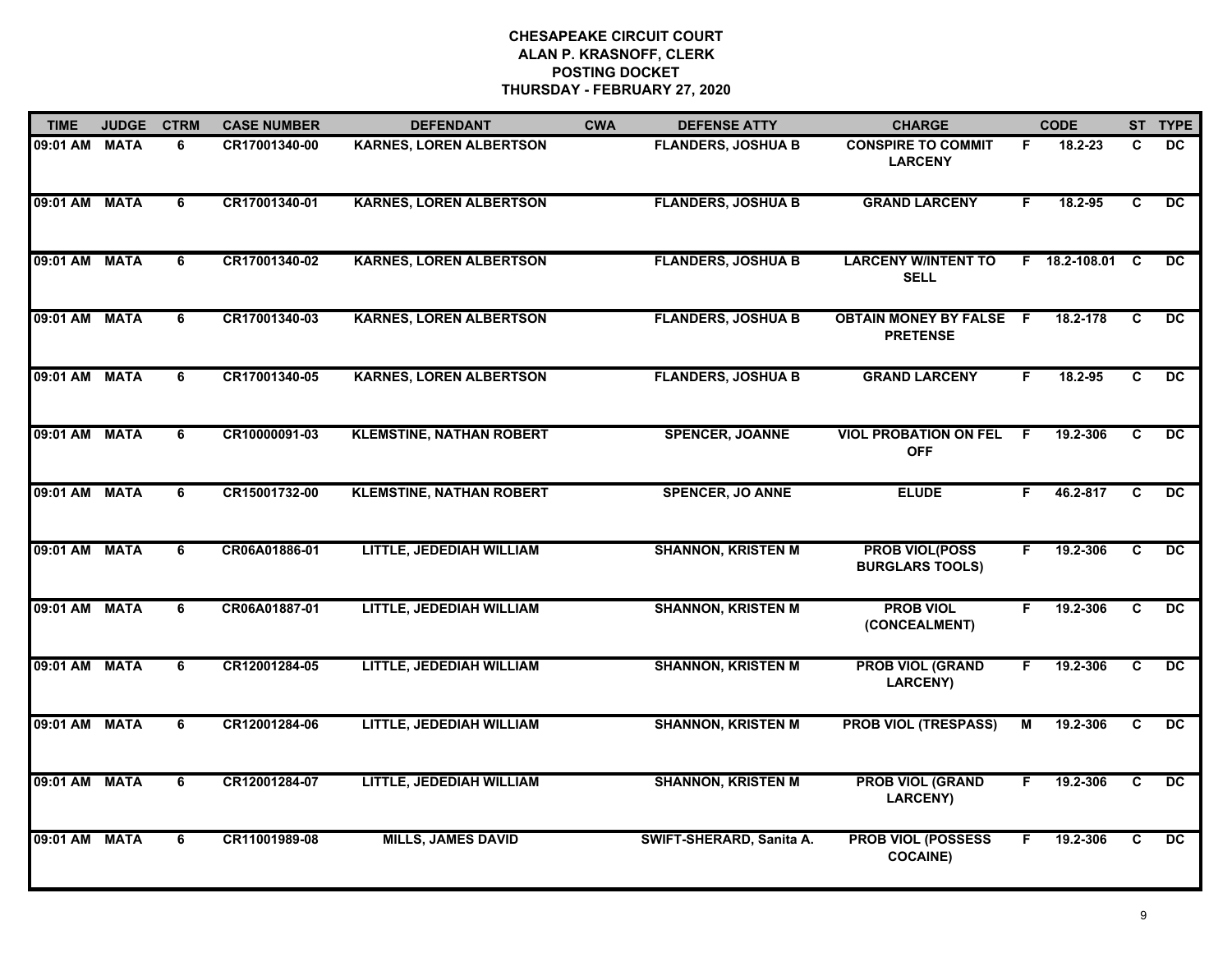| <b>TIME</b>   | <b>JUDGE</b> | <b>CTRM</b>    | <b>CASE NUMBER</b> | <b>DEFENDANT</b>                         | <b>CWA</b> | <b>DEFENSE ATTY</b>          | <b>CHARGE</b>                                |    | <b>CODE</b> |                         | ST TYPE         |
|---------------|--------------|----------------|--------------------|------------------------------------------|------------|------------------------------|----------------------------------------------|----|-------------|-------------------------|-----------------|
| 09:01 AM MATA |              | 6              | CR17002232-06      | <b>MILLS, LOGAN SHAWN</b>                |            | <b>SHANNON, KRISTEN M</b>    | <b>PROB VIOL GRAND</b><br><b>LARCENY</b>     | F. | 19.2-306    | C                       | DC              |
| 09:01 AM MATA |              | 6              | CR17002232-07      | <b>MILLS, LOGAN SHAWN</b>                |            | <b>SHANNON, KRISTEN M</b>    | <b>PROB VIOL OBT MNY FLS</b><br><b>PRTNS</b> | М  | 19.2-306    | C                       | $\overline{DC}$ |
| 09:01 AM      | <b>MATA</b>  | 6              | CR12001883-01      | PITTS-WORRELL, PATIENCE<br><b>PATRIC</b> |            | <b>DUNN, JASON A</b>         | <b>VIOL PROBATION ON FEL</b><br><b>OFF</b>   | -F | 19.2-306    | C                       | $\overline{DC}$ |
| 09:01 AM MATA |              | 6              | CR12003172-01      | PITTS-WORRELL, PATIENCE<br><b>PATRIC</b> |            | <b>DUNN, JASON A</b>         | <b>VIOL PROBATION ON FEL</b><br><b>OFF</b>   | F. | 19.2-306    | C                       | <b>DC</b>       |
| 09:01 AM MATA |              | 6              | CR09001221-02      | PODRUCHNY, BETH ANN                      |            | <b>ALOUPAS, CARMELOU</b>     | <b>PROB VIOL FORGERY</b>                     | F. | 19.2-306    | C                       | DC.             |
| 09:01 AM MATA |              | 6              | CR12001648-03      | <b>REED, JONATHAN PATRICK</b>            |            | <b>JELICH, JOHN</b>          | <b>PROB VIOL (PETIT LARC.- F</b><br>3RD)     |    | 19.2-306    | C                       | $\overline{DC}$ |
| 09:01 AM MATA |              | 6              | CR12001766-03      | <b>REED, JONATHAN PATRICK</b>            |            | <b>JELICH, JOHN</b>          | <b>PROB VIOL (PETIT LARC.- F</b><br>3RD)     |    | 19.2-306    | C                       | $\overline{DC}$ |
| 09:01 AM      | <b>MATA</b>  | $\overline{6}$ | CR15000085-02      | <b>REED, JONATHAN PATRICK</b>            |            | <b>JELICH, JOHN</b>          | <b>PROB VIOL (POSSESS</b><br><b>HEROIN)</b>  | F  | 19.2-306    | $\overline{\mathbf{c}}$ | $\overline{DC}$ |
| 09:01 AM MATA |              | 6              | CR08001825-01      | <b>ROSS, CALVIN LIONEL</b>               |            | <b>TAYLOR, MATTHEW T; SR</b> | <b>PROB VIOL (GRAND</b><br><b>LARCENY)</b>   | F. | 19.2-306    | C                       | <b>DC</b>       |
| 09:01 AM MATA |              | 6              | CR17001150-01      | <b>SHELTON, JOSHUA REED</b>              |            | <b>OXENHAM, CARA P</b>       | <b>VIOL PROBATION OF MISD</b><br><b>OFF</b>  | M  | 19.2-306    | C                       | <b>DC</b>       |
| 09:01 AM MATA |              | 6              | CR18002096-00      | <b>SHELTON, JOSHUA REED</b>              |            | <b>FORSTIE, AARON</b>        | <b>POSSESS COCAINE</b>                       | F. | 18.2-250    | C                       | $\overline{DC}$ |
| 09:01 AM MATA |              | 6              | CR16001617-02      | SILVERTHORNE, KEVIN ROBERT               |            | Spencer, Jo Anne             | <b>VIOL PROBATION (G/L)</b>                  | F. | 19.2-306    | C                       | DC.             |
| 09:01 AM MATA |              | 6              | CR16001622-03      | <b>SILVERTHORNE, KEVIN ROBERT</b>        |            | Spencer, Jo Anne             | <b>VIOL PROBATION</b><br>(SHPLFT/CONCEL)     | F. | 19.2-306    | $\overline{\mathbf{c}}$ | $\overline{DC}$ |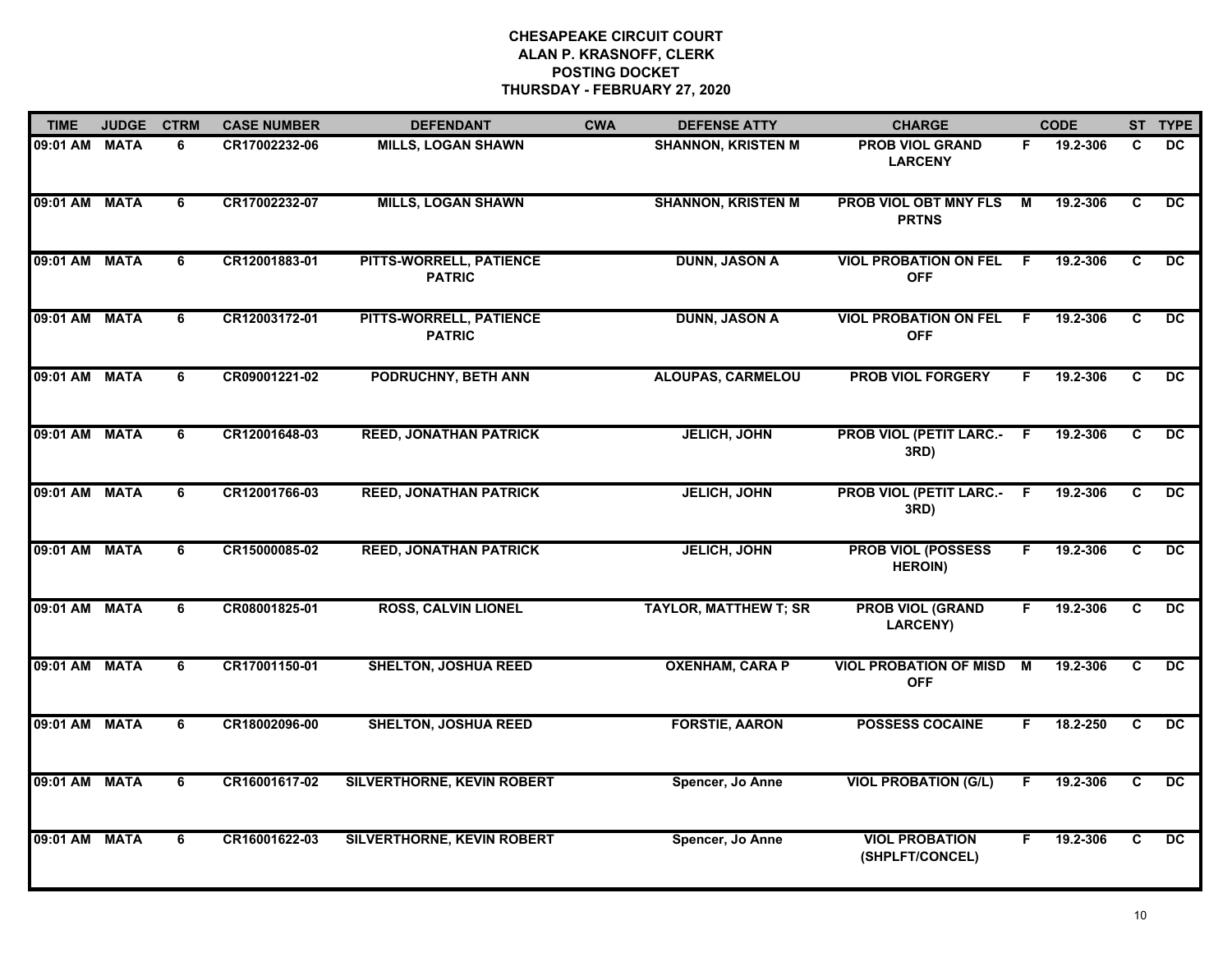| <b>TIME</b>   | <b>JUDGE</b> | <b>CTRM</b> | <b>CASE NUMBER</b> | <b>DEFENDANT</b>                  | <b>CWA</b> | <b>DEFENSE ATTY</b>           | <b>CHARGE</b>                                 |                | <b>CODE</b> |                         | ST TYPE         |
|---------------|--------------|-------------|--------------------|-----------------------------------|------------|-------------------------------|-----------------------------------------------|----------------|-------------|-------------------------|-----------------|
| 09:01 AM MATA |              | 6           | CR17001831-05      | <b>SILVERTHORNE, KEVIN ROBERT</b> |            | Spencer, Jo Anne              | <b>PROB VIOL POSSESS</b><br><b>COCAINE</b>    | F.             | 19.2-306    | C                       | <b>DC</b>       |
| 09:01 AM MATA |              | 6           | CR17001831-06      | <b>SILVERTHORNE, KEVIN ROBERT</b> |            | Spencer, Jo Anne              | PROB VIOL PETIT LARCENY F<br>3RD              |                | 19.2-306    | C                       | <b>DC</b>       |
| 09:01 AM MATA |              | 6           | CR17001831-07      | SILVERTHORNE, KEVIN ROBERT        |            | Spencer, Jo Anne              | PROB VIOL PETIT LARCENY F<br>3RD              |                | 19.2-306    | $\overline{\mathbf{c}}$ | $\overline{DC}$ |
| 09:01 AM MATA |              | 6           | CR17001831-08      | SILVERTHORNE, KEVIN ROBERT        |            | Spencer, Jo Anne              | PROB VIOL PETIT LARCENY F<br>3RD              |                | 19.2-306    | C                       | DC.             |
| 09:01 AM MATA |              | 6           | CR17001831-09      | SILVERTHORNE, KEVIN ROBERT        |            | Spencer, Jo Anne              | PROB VIOL PETIT LARCENY F<br>3RD              |                | 19.2-306    | C                       | DC.             |
| 09:01 AM MATA |              | 6           | CR19001827-00      | <b>SILVERTHORNE, KEVIN ROBERT</b> |            | <b>RINGLER-LANTZY, THOMAS</b> | <b>POSSESS</b><br><b>METHAMPHETAMINE</b>      | F              | 18.2-250    | C                       | $\overline{DC}$ |
| 09:01 AM MATA |              | 6           | CR19001827-01      | <b>SILVERTHORNE, KEVIN ROBERT</b> |            | <b>RINGLER-LANTZY, THOMAS</b> | <b>UNAUTH POSSESSION:</b><br><b>DRUG PARA</b> | м              | 54.1-3466   | C                       | DC              |
| 09:01 AM MATA |              | 6           | CR16000711-03      | <b>STEPHENS, WHITNEY MELISSA</b>  |            | Buyrn, William E.             | <b>PROB VIOL (PETIT</b><br>LARCENY: 3RD)      | F              | 19.2-306    | $\overline{c}$          | $\overline{DC}$ |
| 09:01 AM      | <b>MATA</b>  | 6           | CR16000711-04      | <b>STEPHENS, WHITNEY MELISSA</b>  |            | Buyrn, William E.             | <b>PROB VIOL (POSSESS</b><br><b>HEROIN)</b>   | F.             | 19.2-306    | C                       | DC.             |
| 09:01 AM MATA |              | 6           | CR16001178-07      | <b>STEPHENS, WHITNEY MELISSA</b>  |            | Buyrn, William E.             | PROB VIOL (CREDIT CARD<br>THEFT)              | F.             | 19.2-306    | C                       | <b>DC</b>       |
| 09:01 AM MATA |              | 6           | CR16001178-08      | <b>STEPHENS, WHITNEY MELISSA</b>  |            | Buyrn, William E.             | <b>PROB VIOL(PETIT LARC-</b><br>3RD+ OFF)     | F.             | 19.2-306    | C                       | $\overline{DC}$ |
| 09:01 AM MATA |              | 6           | CR17001129-00      | <b>TEW, CYNTHIA RAE</b>           |            | <b>SACKS, ANDREW</b>          | <b>POSSESS HEROIN</b>                         |                | 18.2-250    | в                       | $\overline{DC}$ |
| 09:01 AM      | <b>MATA</b>  | 6           | CR17001129-01      | <b>TEW, CYNTHIA RAE</b>           |            | <b>SACKS, ANDREW</b>          | <b>PETIT LARCENY</b>                          | $\overline{M}$ | 18.2-96     | в                       | $\overline{DC}$ |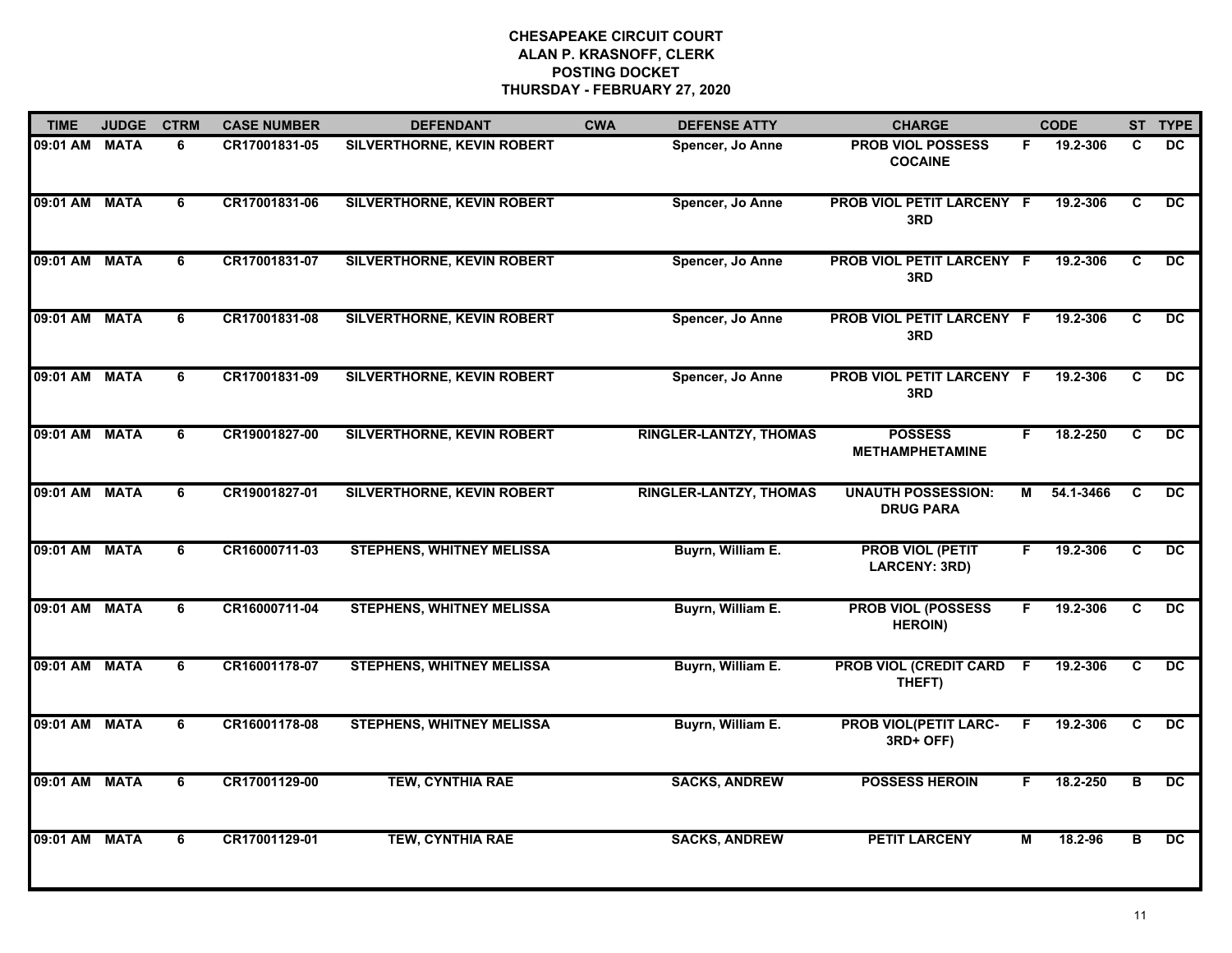| <b>TIME</b>   | <b>JUDGE</b> | <b>CTRM</b> | <b>CASE NUMBER</b> | <b>DEFENDANT</b>                  | <b>CWA</b> | <b>DEFENSE ATTY</b>      | <b>CHARGE</b>                                |                | <b>CODE</b> |    | ST TYPE         |
|---------------|--------------|-------------|--------------------|-----------------------------------|------------|--------------------------|----------------------------------------------|----------------|-------------|----|-----------------|
| 09:01 AM MATA |              | 6           | CR17001129-02      | <b>TEW, CYNTHIA RAE</b>           |            | <b>SACKS, ANDREW</b>     | <b>POSSESS FENTANYL</b>                      | F              | 18.2-250    | C  | <b>DC</b>       |
| 09:01 AM MATA |              | 6           | CR08002968-02      | <b>TOLSON, CHRISTOPHER ROBERT</b> |            | <b>PASS, STEPHANIE P</b> | <b>VIOL PROBATION ON FEL</b><br><b>OFF</b>   | - F            | 19.2-306    | C  | <b>DC</b>       |
| 09:01 AM      | <b>MATA</b>  | 6           | CR09003527-01      | <b>TOLSON, CHRISTOPHER ROBERT</b> |            |                          | <b>VIOL PROBATION ON FEL</b><br><b>OFF</b>   | F.             | 19.2-306    | C  | $\overline{DC}$ |
| 09:01 AM      | <b>MATA</b>  | 6           | CR09003528-01      | <b>TOLSON, CHRISTOPHER ROBERT</b> |            | <b>PASS, STEPHANIE P</b> | <b>VIOL PROBATION ON FEL</b><br><b>OFF</b>   | E              | 19.2-306    | C  | <b>DC</b>       |
| 09:01 AM MATA |              | 6           | CR09003529-01      | <b>TOLSON, CHRISTOPHER ROBERT</b> |            | <b>PASS, STEPHANIE P</b> | <b>VIOL PROBATION ON FEL</b><br><b>OFF</b>   | - F            | 19.2-306    | C  | DC.             |
| 09:01 AM MATA |              | 6           | CR09003530-01      | <b>TOLSON, CHRISTOPHER ROBERT</b> |            | <b>PASS, STEPHANIE P</b> | <b>VIOL PROBATION ON FEL F</b><br><b>OFF</b> |                | 19.2-306    | C  | $\overline{DC}$ |
| 09:01 AM MATA |              | 6           | CR09003531-01      | <b>TOLSON, CHRISTOPHER ROBERT</b> |            | <b>PASS, STEPHANIE P</b> | <b>VIOL PROBATION ON FEL F</b><br><b>OFF</b> |                | 19.2-306    | C. | <b>DC</b>       |
| 09:01 AM      | <b>MATA</b>  | 6           | CR09003532-01      | <b>TOLSON, CHRISTOPHER ROBERT</b> |            | <b>PASS, STEPHANIE P</b> | <b>VIOL PROBATION OF MISD</b><br><b>OFF</b>  | $\overline{M}$ | 19.2-306    | C  | $\overline{DC}$ |
| 09:01 AM MATA |              | 6           | CR09003753-01      | <b>TOLSON, CHRISTOPHER ROBERT</b> |            | <b>PASS, STEPHANIE P</b> | <b>VIOL PROBATION ON FEL</b><br><b>OFF</b>   | F              | 19.2-306    | C  | <b>DC</b>       |
| 09:01 AM MATA |              | 6           | CR10000142-02      | <b>TOLSON, CHRISTOPHER ROBERT</b> |            | <b>PASS, STEPHANIE P</b> | <b>VIOL PROBATION ON FEL</b><br><b>OFF</b>   | -F             | 19.2-306    | C  | <b>DC</b>       |
| 09:01 AM MATA |              | 6           | CR10000142-03      | <b>TOLSON, CHRISTOPHER ROBERT</b> |            | <b>PASS, STEPHANIE P</b> | <b>VIOL PROBATION ON FEL</b><br><b>OFF</b>   | -F             | 19.2-306    | C  | $\overline{DC}$ |
| 09:01 AM MATA |              | 6           | CR17000279-00      | <b>TOLSON, CHRISTOPHER ROBERT</b> |            | Winn, A. Robinson        | <b>LARCENY, 3RD+OFF</b>                      | F              | 18.2-104    | C  | DC.             |
| 09:01 AM MATA |              | 6           | CR17000279-01      | <b>TOLSON, CHRISTOPHER ROBERT</b> |            | Winn, A. Robinson        | <b>LARCENY, 3RD+ OFF</b>                     | F.             | 18.2-104    | C  | $\overline{DC}$ |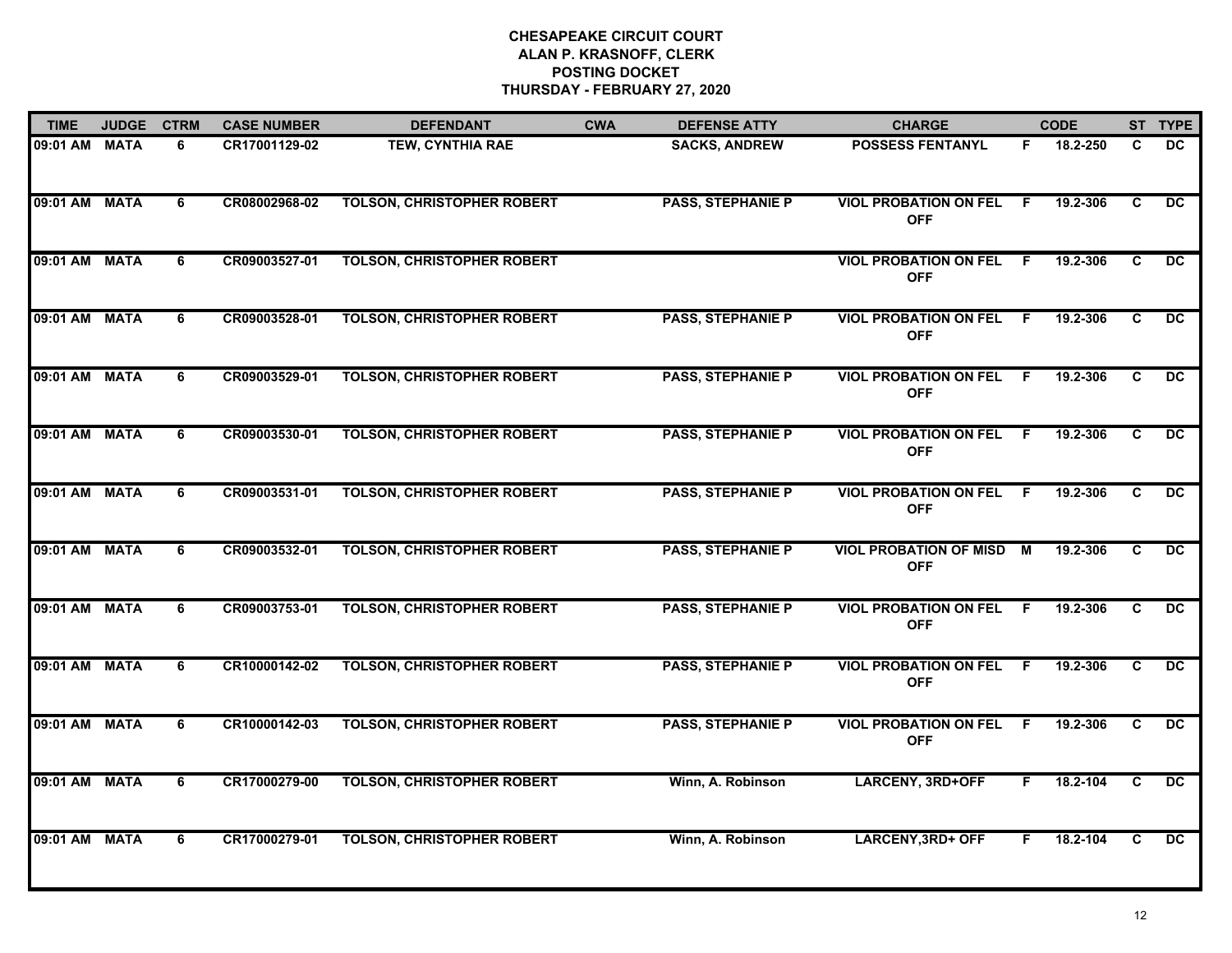| <b>TIME</b>   | <b>JUDGE</b> | <b>CTRM</b> | <b>CASE NUMBER</b> | <b>DEFENDANT</b>                  | <b>CWA</b> | <b>DEFENSE ATTY</b>       | <b>CHARGE</b>                              |     | <b>CODE</b> |    | ST TYPE         |
|---------------|--------------|-------------|--------------------|-----------------------------------|------------|---------------------------|--------------------------------------------|-----|-------------|----|-----------------|
| 09:01 AM MATA |              | 6           | CR17000279-02      | <b>TOLSON, CHRISTOPHER ROBERT</b> |            | Winn, A. Robinson         | <b>GRAND LARCENY</b>                       | F   | 18.2-95     | C. | DC.             |
| 09:01 AM MATA |              | 6           | CR13001353-03      | <b>WILLIAMS, EMMA LOUISE</b>      |            | Mason, G. Jeffrey         | <b>VIOL PROBATION ON FEL</b><br><b>OFF</b> | - F | 19.2-306    | B  | $\overline{DC}$ |
| 09:01 AM MATA |              | 6           | CR13001353-04      | <b>WILLIAMS, EMMA LOUISE</b>      |            | Mason, G. Jeffrey         | VIOL GOOD BEHAV ON MISD M<br><b>OFF</b>    |     | 19.2-306    | в  | $\overline{DC}$ |
| 09:01 AM MATA |              | 6           | CR02A03980-02      | <b>WILSON, LEON ANTHONY</b>       |            | Buyrn, Richard L.         | <b>PROB VIOL GRAND</b><br><b>LARCENY</b>   | F.  | 19.2-306    | C  | <b>DC</b>       |
| 09:01 AM MATA |              | 6           | CR02A03981-02      | <b>WILSON, LEON ANTHONY</b>       |            | Buyrn, Richard L.         | <b>PROB VIOL GRAND</b><br><b>LARCENY</b>   | F.  | 19.2-306    | C  | <b>DC</b>       |
| 09:01 AM MATA |              | 6           | CR07A00244-02      | <b>WITHROW, JOSHUA RYAN</b>       |            | <b>SHANNON, KRISTEN M</b> | <b>VIOL PROBATION ON FEL</b><br><b>OFF</b> | -F  | 19.2-306    | C  | DC.             |
| 09:01 AM MATA |              | 6           | CR07A00246-02      | <b>WITHROW, JOSHUA RYAN</b>       |            | <b>SHANNON, KRISTEN M</b> | <b>VIOL PROBATION ON FEL</b><br><b>OFF</b> | - F | 19.2-306    | C  | DC.             |
| 09:01 AM MATA |              | 6           | CR07A00247-02      | <b>WITHROW, JOSHUA RYAN</b>       |            | <b>SHANNON, KRISTEN M</b> | <b>VIOL PROBATION ON FEL</b><br><b>OFF</b> | -F  | 19.2-306    | C  | $\overline{DC}$ |
| 09:01 AM MATA |              | 6           | CR07A00248-02      | <b>WITHROW, JOSHUA RYAN</b>       |            | <b>SHANNON, KRISTEN M</b> | <b>VIOL PROBATION ON FEL</b><br><b>OFF</b> | E   | 19.2-306    | C  | <b>DC</b>       |
| 09:01 AM MATA |              | 6           | CR07A00249-02      | <b>WITHROW, JOSHUA RYAN</b>       |            | <b>SHANNON, KRISTEN M</b> | <b>VIOL PROBATION ON FEL</b><br><b>OFF</b> | F   | 19.2-306    | C  | <b>DC</b>       |
| 09:01 AM MATA |              | 6           | CR07A00250-02      | <b>WITHROW, JOSHUA RYAN</b>       |            | <b>SHANNON, KRISTEN M</b> | <b>VIOL PROBATION ON FEL</b><br><b>OFF</b> | -F  | 19.2-306    | C  | DC.             |
| 09:01 AM MATA |              | 6           | CR18000577-01      | <b>WITHROW, JOSHUA RYAN</b>       |            | <b>SHANNON, KRISTEN M</b> | <b>VIOL PROBATION ON FEL</b><br><b>OFF</b> | F.  | 19.2-306    | C  | $\overline{DC}$ |
| 09:01 AM MATA |              | 6           | CR18000997-01      | <b>WITHROW, JOSHUA RYAN</b>       |            | <b>SHANNON, KRISTEN M</b> | <b>VIOL PROBATION ON FEL</b><br><b>OFF</b> | -F  | 19.2-306    | C  | $\overline{DC}$ |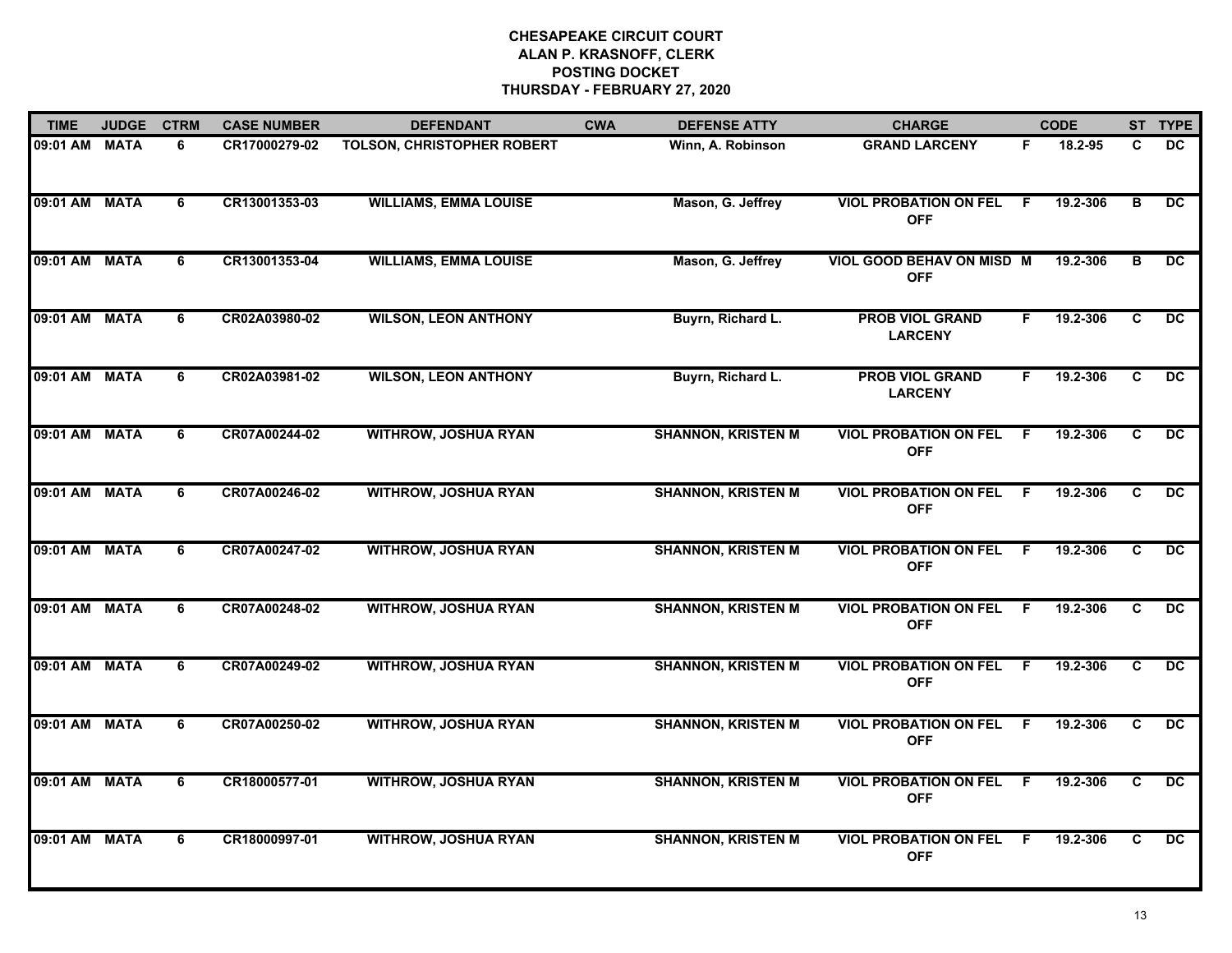| <b>TIME</b>   | <b>JUDGE</b> | <b>CTRM</b>    | <b>CASE NUMBER</b> | <b>DEFENDANT</b>                  | <b>CWA</b> | <b>DEFENSE ATTY</b>           | <b>CHARGE</b>                                |              | <b>CODE</b> |    | ST TYPE    |
|---------------|--------------|----------------|--------------------|-----------------------------------|------------|-------------------------------|----------------------------------------------|--------------|-------------|----|------------|
| 09:01 AM      | <b>MATA</b>  | 6              | CR13000025-04      | <b>WYMAN, JASON ANDREW</b>        |            | PLOTT, STEPHEN                | <b>PROB VIOL (POSSESS</b><br><b>HEROIN)</b>  | F.           | 19.2-306    | C  | DC         |
| 09:30 AM MATA |              | $\overline{2}$ | CR08000555-02      | <b>BANKS, DANIEL WAYNE</b>        |            |                               | <b>VIOL PROBATION ON FEL</b><br><b>OFF</b>   | - F          | 19.2-306    |    | C ADAT     |
| 09:30 AM MATA |              | $\overline{2}$ | CR10001623-01      | <b>CROWDER, HAROLD KEITH; III</b> |            |                               | <b>PROB VIOL GRAND</b><br><b>LARCENY</b>     | F.           | 19.2-306    |    | C ADAT     |
| 09:30 AM MATA |              | $\overline{2}$ | CR13001008-02      | <b>CROWDER, HAROLD KEITH; III</b> |            |                               | PROB VIOL G LARCENY MTR F<br><b>VEH</b>      |              | 19.2-306    |    | C ADAT     |
| 09:30 AM MATA |              | $\overline{2}$ | CR17001446-07      | <b>DIXON, JAMES EDWARD</b>        |            |                               | <b>VIOL PROBATION ON FEL F</b><br><b>OFF</b> |              | 19.2-306    |    | C ADAT     |
| 09:30 AM MATA |              | $\overline{2}$ | CR17001446-08      | <b>DIXON, JAMES EDWARD</b>        |            |                               | <b>VIOL PROBATION ON FEL F</b><br><b>OFF</b> |              | 19.2-306    |    | C ADAT     |
| 09:30 AM MATA |              | $\overline{2}$ | CR17001446-09      | <b>DIXON, JAMES EDWARD</b>        |            |                               | <b>VIOL PROBATION ON FEL F</b><br><b>OFF</b> |              | 19.2-306    |    | C ADAT     |
| 09:30 AM MATA |              | $\overline{2}$ | CR17001446-10      | <b>DIXON, JAMES EDWARD</b>        |            |                               | <b>VIOL PROBATION ON FEL F</b><br><b>OFF</b> |              | 19.2-306    |    | C ADAT     |
| 09:30 AM MATA |              | $\overline{2}$ | CR15001153-03      | <b>DOE, SHARIO MARTI</b>          |            |                               | <b>VIOL PROBATION ON FEL F</b><br><b>OFF</b> |              | 19.2-306    |    | C ADAT     |
| 09:30 AM MATA |              | $\overline{2}$ | CR15001153-04      | <b>DOE, SHARIO MARTI</b>          |            |                               | <b>VIOL PROBATION ON FEL F</b><br><b>OFF</b> |              | 19.2-306    |    | C ADAT     |
| 09:30 AM MATA |              | $\overline{2}$ | CR15001153-05      | <b>DOE, SHARIO MARTI</b>          |            |                               | <b>VIOL PROBATION ON FEL F</b><br><b>OFF</b> |              | 19.2-306    |    | C ADAT     |
| 09:30 AM MATA |              | $\mathbf{2}$   | CR20000154-00      | <b>MITCHELL, DIOR MALIK</b>       | <b>MLK</b> | <b>HOLDER, WILLIAM JOSHUA</b> | <b>BOND APPEAL</b>                           | $\mathbf{o}$ | 19.2-124    | C. | <b>TBS</b> |